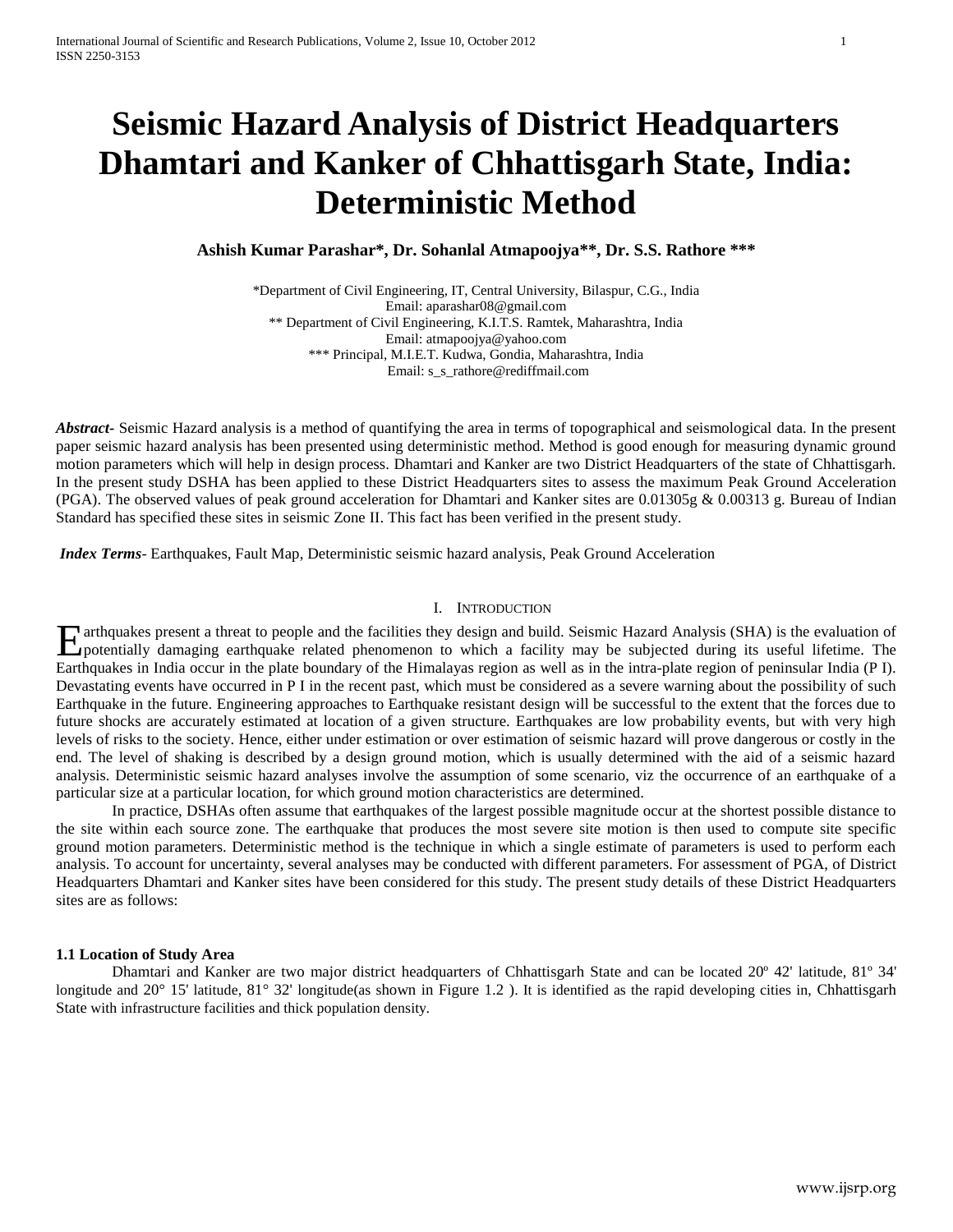



Figure1.1 (a) Chhattisgarh State Figure1.1 (b) District Headquarters Dhamtari and Kanker



Figure 1.2 Chhattisgarh State District Headquarters Latitude & Longitude

### II DETERMINISTIC SEISMIC HAZARD ASSESSMENT (DSHA)

The DSHA can estimate in the following steps:

- Seismic Sources
- Earthquake- recurrence- frequency.
- Deaggregation of Seismic Hazard.
- Ground motion attenuation.
- Estimation of PGA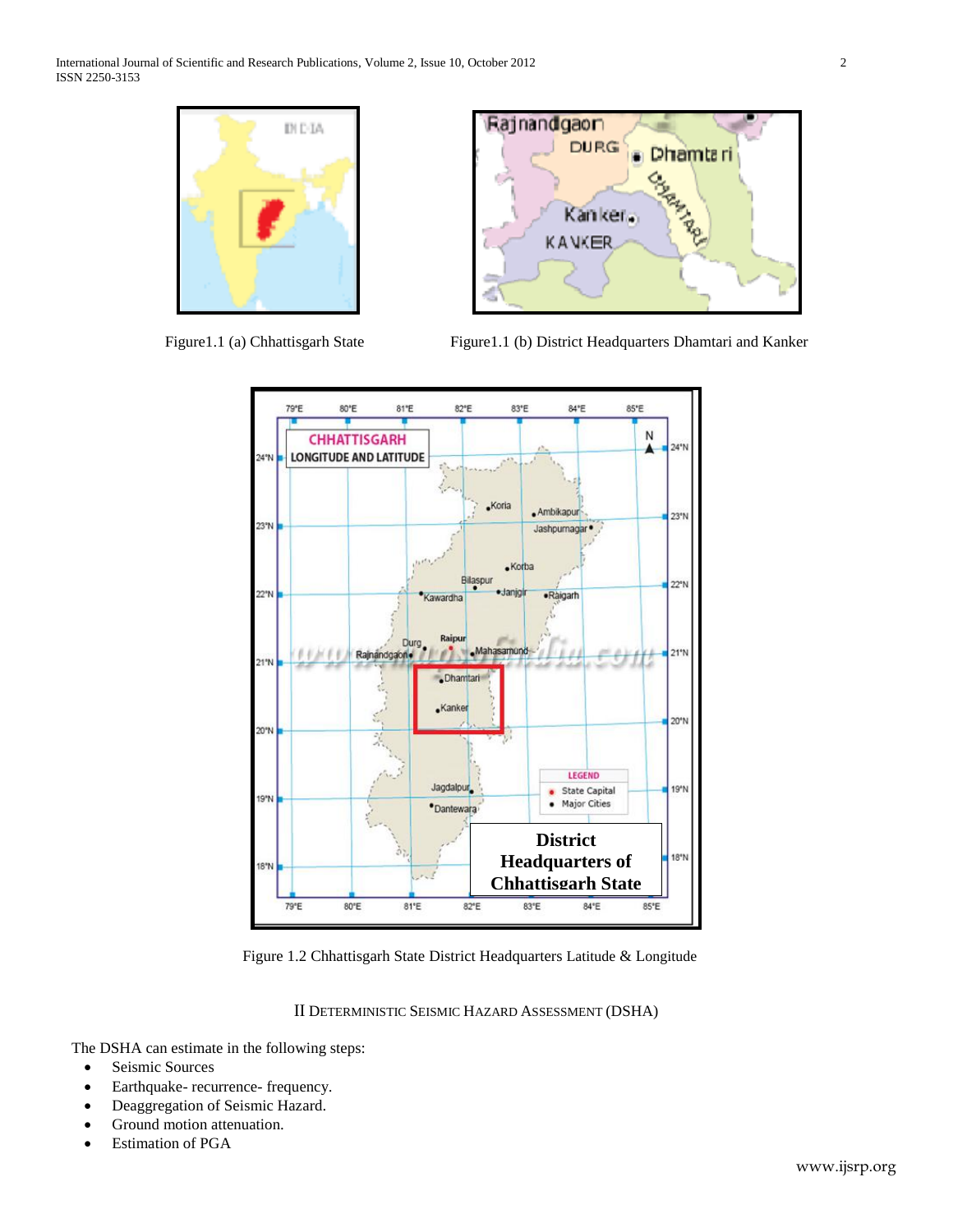### **2.1 Seismic Sources**

- A circular region of 300 km radius has to be assumed around the site.
- Seismicity information has to be collected (i.e Epicenter, Magnitude) inside the 300 km radius.
- Different faults in this 300 Km. radius region have to be identified, length of the fault and their shortest distances from the site have to be worked out.

### $\bullet$ **2.1.1 Earthquake History of Study Area**

Most of the earthquakes occurred in India are in northern part of Indian sub continent. These occurred due to the upward movement of Himalayan region. The earthquake data prior to 1827 is not available. The available data is from 1847- 2011. And earthquake data is available for mostly active regions of India. Damages caused due to Latur 1993 and Bhuj earthquake 2001 highlighted the importance of seismic mitigation and preparedness. However, due to non availability of earthquake data United States Geological survey was collected with radial search of 300 Km. The collected earthquake data is as shown in Appendix I and Appendix II for Dhamtari and Kanker district headquarters. As per the past records the earthquake magnitudes Mw of 3 to 6.7 are available. A historical record of past Earthquakes, in a region, is the one of the most important tool because, these records are useful to assess the region seismicity. It has been observed that Earthquake of less than 3.0 magnitudes does not pose any serious problems to the civil Engineering structures, and it also very difficult to recognize their occurrence by human beings. Hence, for DSHA it was adequate to collect the information of past Earthquakes  $\geq 3$  magnitude only.

### **2.2. Earthquake Recurrence Frequency**

Earthquake Recurrence relationship has to be worked in the following steps:

- Earthquake information for region has to be collected over a long period from various historical records.
- All the data has to be arranged as per the number of Earthquakes that exceeded various magnitude values  $(m=0, 1, 2, 3)$
- Suitable Earthquake Recurrence Relation has to be used, which appropriately characterize the seismicity of the region.

### **2.3. Deaggregation of Seismic Hazard**

- 1. In DSHA, the basic idea is to foreshadow on each of the causative fault, the magnitude of an Earthquake, which may be exceeded in say 100 years or 1000 years.
- 2.  $M_{100}$  has to be worked out for each fault.
- 3. Using the Regional Recurrence Relation, it is easy to find the above magnitudes for the region, but not for individual faults.
- 4. The potential of a fault to produce an Earthquake of a particular magnitude would depend on the length of the fault itself.
- 5. Ni (m<sub>0</sub>) on any individual fault may be to be proportional to the length of the fault itself. Weightage Wi=Li /  $\Sigma$  Li.

6. The "b" value of any fault is to be same as the regional "b" value.

7. The value of  $m_{max}$  for each fault is to be fixed up by finding the most probable magnitude of the largest past event that can be associated with the fault. This value is increased by  $0.5$  and taken as  $m_{max}$ . In case, only the highest intensity value is known, the event magnitude is taken as m= $2/3$ ( $I_0$ )+1.

### **2.4. Ground Motion Attenuation**

- Attenuation may be described as the way in which strong motion parameters decay with distance from the source.
- This depends on the source properties (M, focal depth, fault type and size), as well as on the regional properties (frequency dependent damping, layering, anisotropy etc.).
- The property of the site (hard rock, soft soil, valley and mountain) also influences the ground motion attenuation.

For the present study attenuation relationship5 suggested by R N Iyengar & S T G Raghukant, (Applicable for peninsular India, under bed rock condition) has been used.

> In (PGA/g) = C1+C2 (m-6)+C3 (m-6) 2-ln(R)-C4(R) +ln ε Where,  $C1 = 1.6858$ ,  $C2 = 0.9241$ ,  $C3 = 0.0760$ ,  $C4 = 0.0057$ ,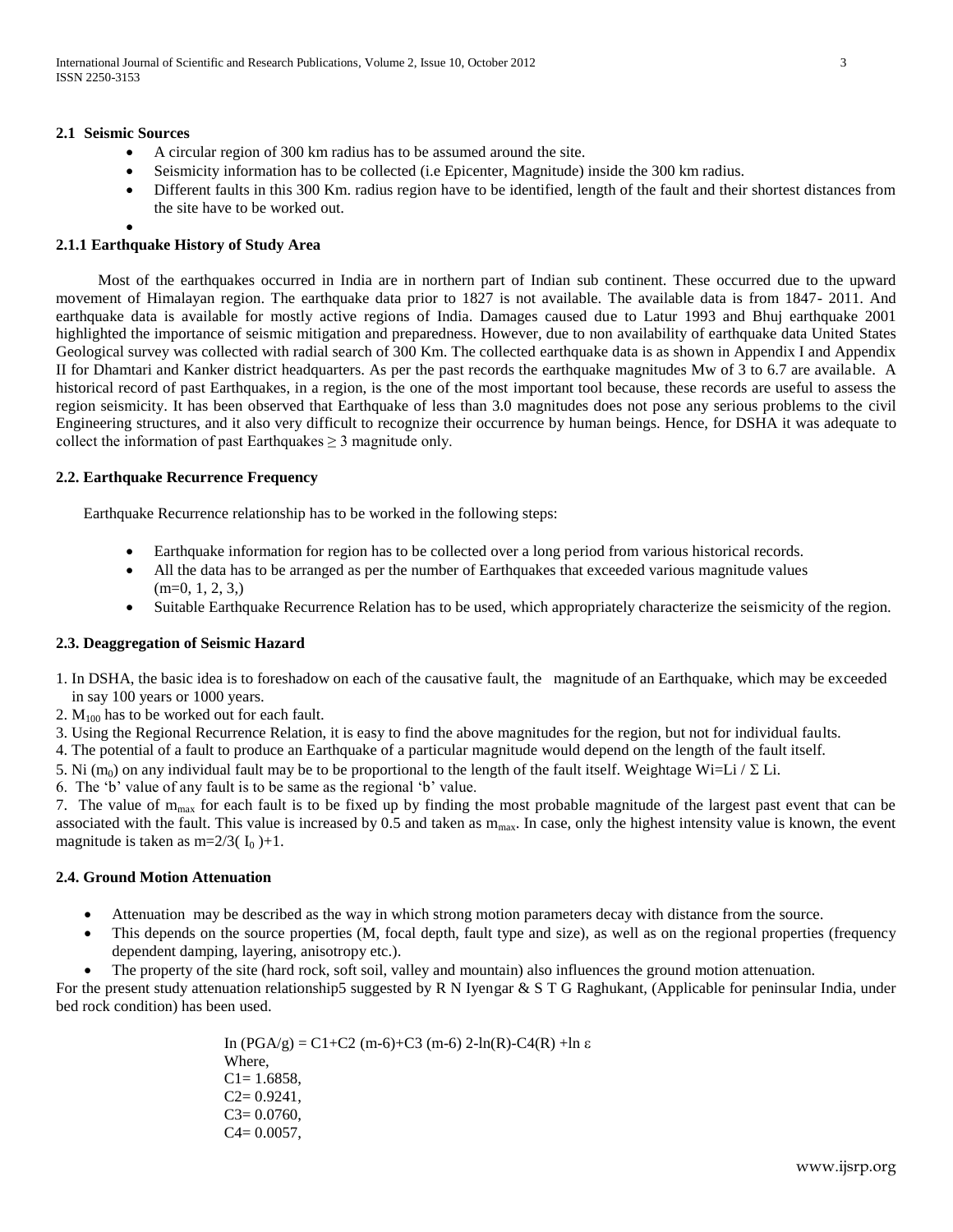R= Hypo central distance, m= magnitude,  $\ln \varepsilon = 0$  (for DSHA).

### **2.5. Estimation of Peak Ground Acceleration (PGA)**

The PGA, which exceeds with 50 % probability, is to be calculated from the attenuation equation. In DSHA, the maximum among these values is to be taken as the design basis acceleration depending on the acceptability of this value based on other seismological considerations. This PGA value could be a reference value for further work.

### III APPLICATION OF DSHA

Deterministic seismic hazard analysis (DSHA) has been applied to Dhamtari and Kanker sites using the following steps: A region of 300 km radius around both Dhamtari and Kanker sites were considered and all the faults having  $\geq$  25 km length were marked. These regions are shown in Figure 3.1 and Figure 3.2 respectively.



 Figure 3.1 Fault considered for Deterministic Seismic Hazard Analysis of District Headquarter Dhamtari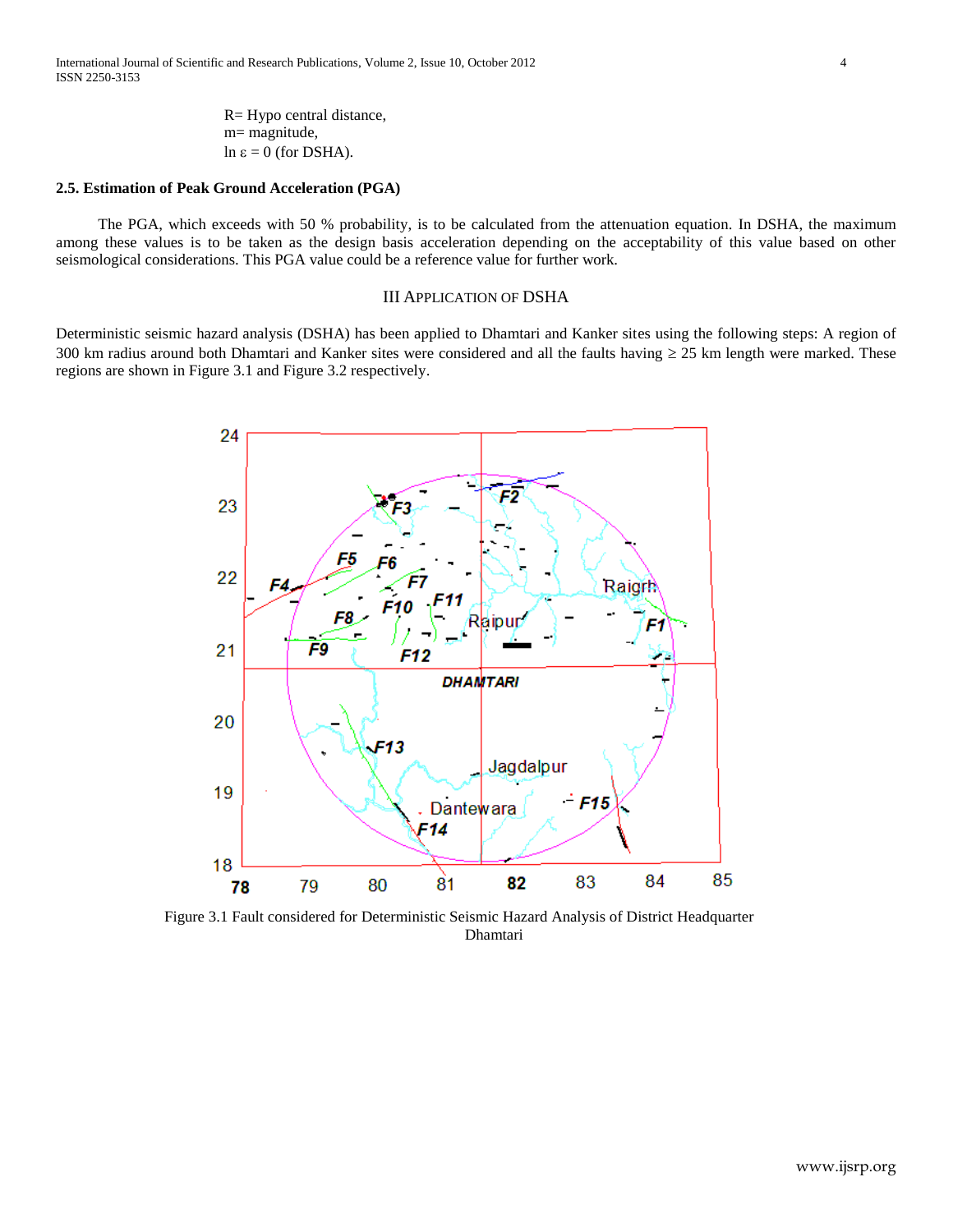

 Figure 3.2 Fault considered for Deterministic Seismic Hazard Analysis of District Headquarter Kanker

With the help of different literature available and websites 67 and 101 Nos. of Earthquakes in the magnitude range 3 <= Mw <=6.7 for Dhamtari and Kanker sites over the period from 1846 to 2012 (166) years and 1827 to 2012 (185) years have been collected. The same is presented at Appendix I and Appendix II respectively.



MAGNITUDE RECURRENCE RELATIONSHIP FOR DISTRICT HEADQUARTER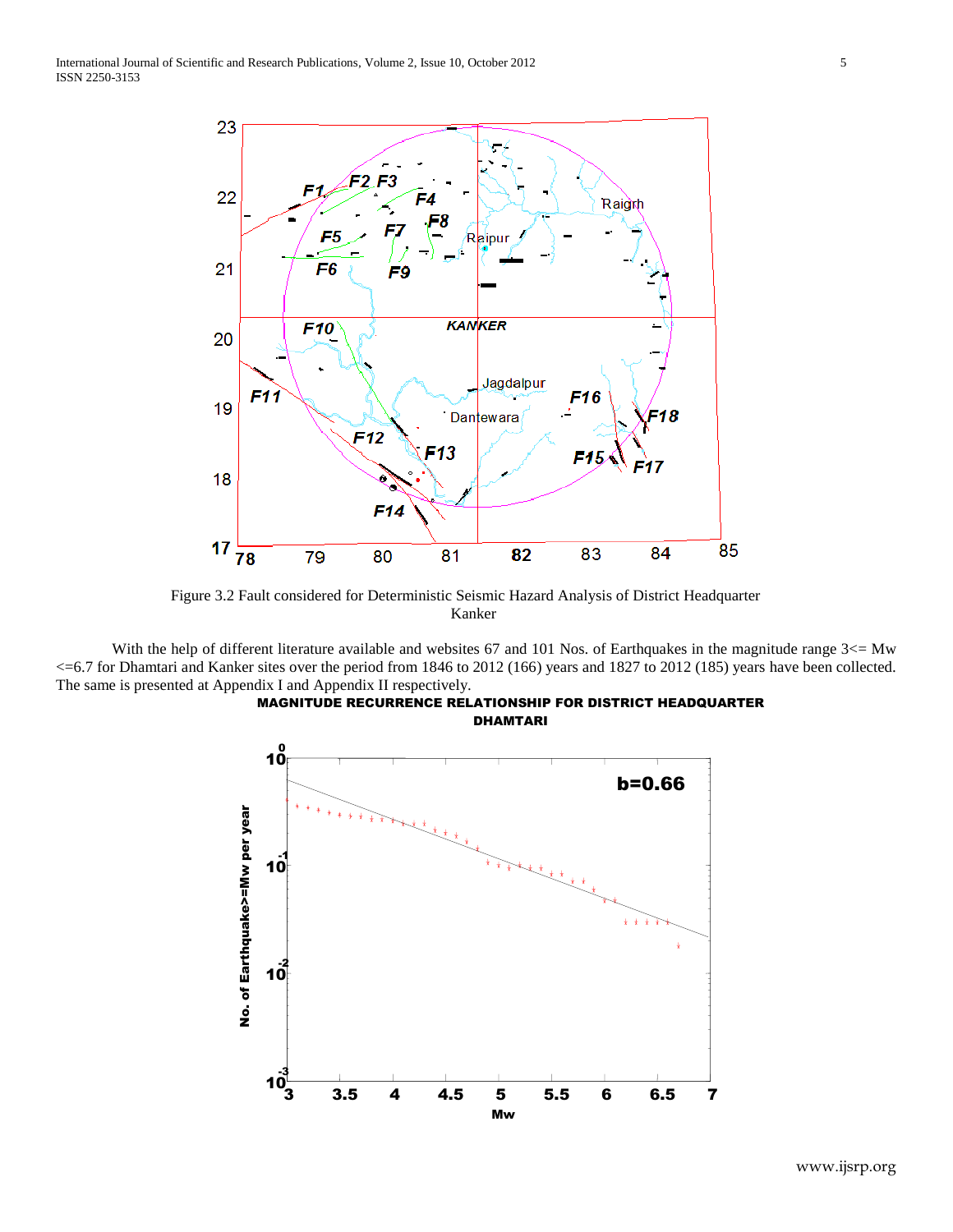



MAGNITUDE RECURRENCE RELATIONSHIP FOR DISTRICT HEADQUARTER KANKER

Figure 3.4 Magnitude-Recurrence Relationship for District Headquarter Kanker

With the help of different literature available and websites 67 and 100 Nos. of Earthquakes in the magnitude range  $3 \geq Mw \leq$ 6.7 for Dhamtari and Kanker sites over the period from 1846 to 2012 (166) years and 1827 to 2012 (185) years have been collected. It is presented in Appendix I and Appendix II respectively. From these collected 67 and 100 numbers data of Earthquakes with magnitude  $3 \geq Mw \leq 6.7$  for Dhamtari and Kanker sites over the periods 166 years and 185 years has been arranged as per the number of Earthquakes that exceeded various magnitude values. Magnitude-frequency data for Dhamtari and Kanker sites have been presented in Table 3.1 and Table 3.2 (Appendix III) respectively. From the data of magnitude and frequency, construct a recurrence relation between magnitude and frequency of Earthquakes for a seismic source and obtained the values of "a and b" for regional seismicity.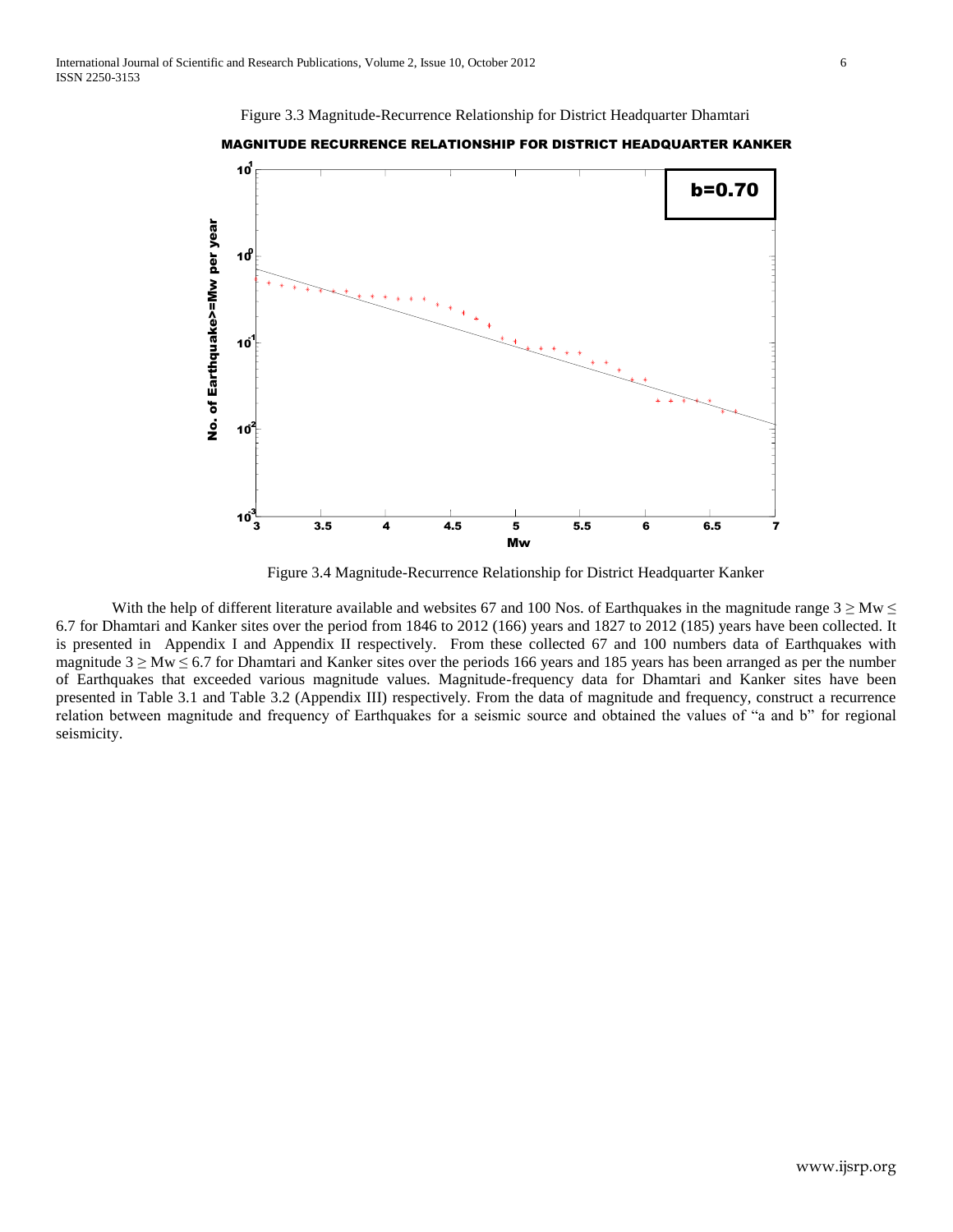

COMPLETENESS TEST OF EARTHQUAKE DATA FOR DISTRICT HEADQUARTER DHAMTARI

Figure 3.5 Completeness test of earthquake data for District Headquarter Dhamtari



COMPLETENESS TEST OF EARTHQUAKE DATA FOR DISTRICT HEADQUARTER KANKER

Figure 3.6 Completeness Test of Earthquake Data for District Headquarter Kanker

The above relationship for Dhamtari and Kanker sites have been shown in Figure 3.3 and Figure 3.4 respectively. In the Figure, the values of "b" are showing steep slopes, therefore "completeness analysis" have been performed.

Earthquakes data for completeness test for Dhamtari and Kanker sites have been presented in Table 3.2 and Table 3.3 (Appendix III) respectively.

Completeness test of Earthquakes data for Dhamtari and Kanker sites has been shown in Figure 3.5 and Figure 3.6 respectively. It has been observed for Dhamtari (from the Table 3.1 below) that 3.0 magnitude will be completed in 50 years time interval while 6.7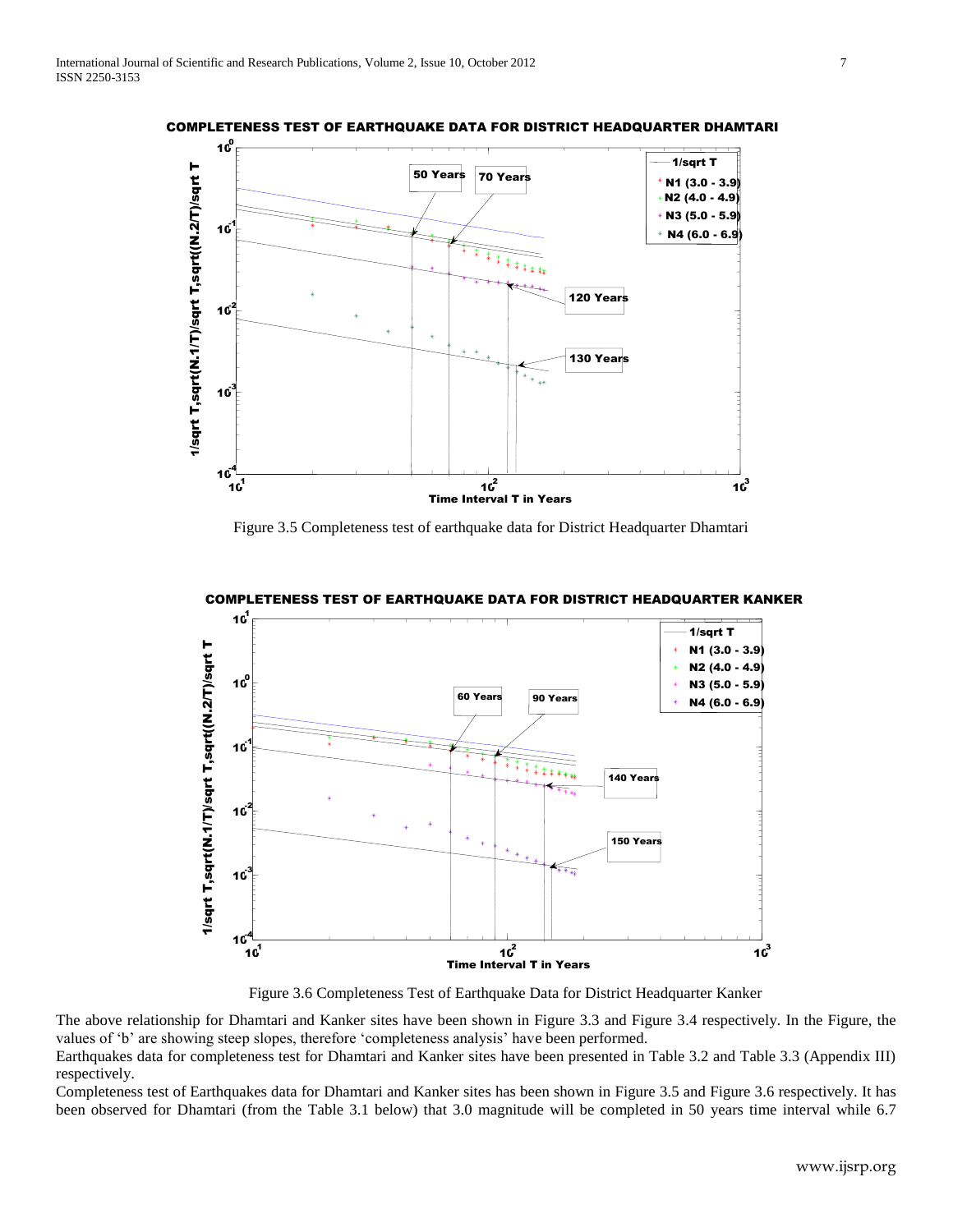magnitude will complete in 130 years, and for Kanker it has been observed (from the Table 3.2 below) that 3.0 magnitude will be completed in 60 years time interval while 6.7 magnitude will complete in 150 years.

| Magnitude<br>Mw | No. of Events $\geq$<br>Mw | Complete in interval (year) | No. of Events per year<br>$\geq Mw$ |
|-----------------|----------------------------|-----------------------------|-------------------------------------|
| 3.0             |                            | 50                          | 1.3400                              |
| 4.U             | 44                         |                             | 0.6285                              |
| 5.0             |                            | 120                         | 0.1417                              |
| 6.              |                            | 130                         | 0.0230                              |

Table 3.1 Activity Rate and Interval of Completeness at District Headquarter Dhamtari

Table 3.2 Activity Rate and Interval of Completeness at District Headquarter Kanker

| Magnitude<br>Mw | No. of Events $\geq$<br>Mw | Complete in interval (year) | No. of Events per year<br>$\geq Mw$ |
|-----------------|----------------------------|-----------------------------|-------------------------------------|
| 3.0             | 101                        | 60                          | 1.6834                              |
| 4.0             | b3                         | 90                          | 0.7000                              |
| 5.0             |                            | 140                         | 0.1357                              |
| 6.7             |                            | 150                         | 0.0200                              |

Using completeness analysis, Regional Recurrence Relationship has been obtained for: Distract Headquarter Dhamtari

| District Headquarter Dhamtari | Log 10 (N) = 2.1000 - 0.5288 Mw(3.1) |
|-------------------------------|--------------------------------------|
|-------------------------------|--------------------------------------|

District Headquarter Kanker Log 10 (N) = 1.6830- 0.5200 Mw....(3.2)

The same is shown in Figure 3.7 and Figure 3.8 for District Headquarter Dhamtari and Kanker respectively.

# REGIONAL RECURRENCE RELATIONSHIP FOR DISTRICT HEADQUARTER DHAMTARI



Figure 3.7 Regional Recurrence Relationship for District Headquarter Dhamtari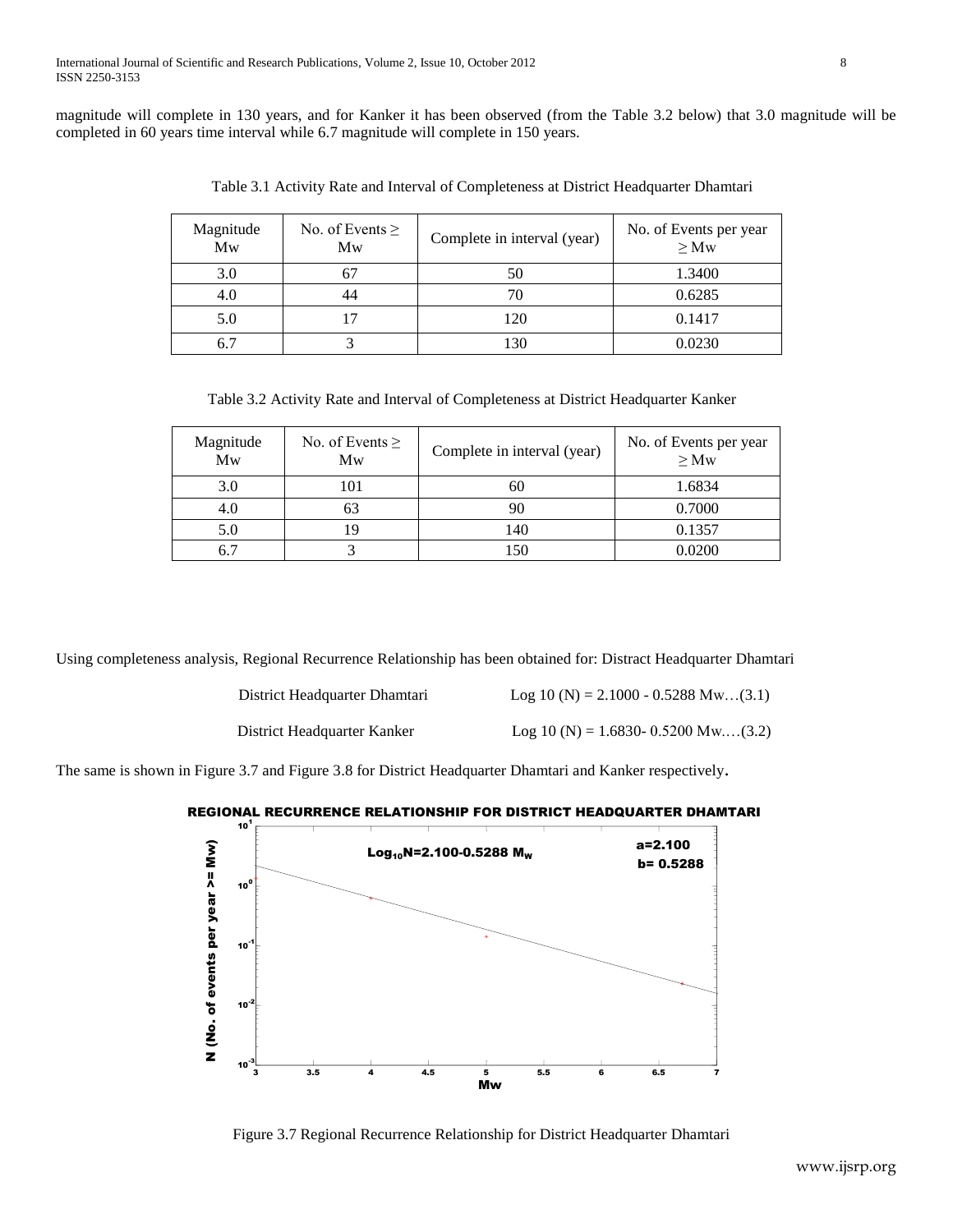



Figure 3.8 Regional Recurrence Relationship for District Headquarter Kanker

Lengths of all the 15 numbers faults, around the Dhamtari and 18 numbers around the Kanker marked having length of 25 km or more are considered for Deterministic Seismic Hazard Analysis (DSHA). Hypo-central distance (by considering the focal depth as 10 km), weightage and maximum potential magnitude  $(M_u)$  is obtained for each fault and has been presented in Table 3.7 for Dhamtari and in Table 3.8 (Appendix III) for Kanker respectively.

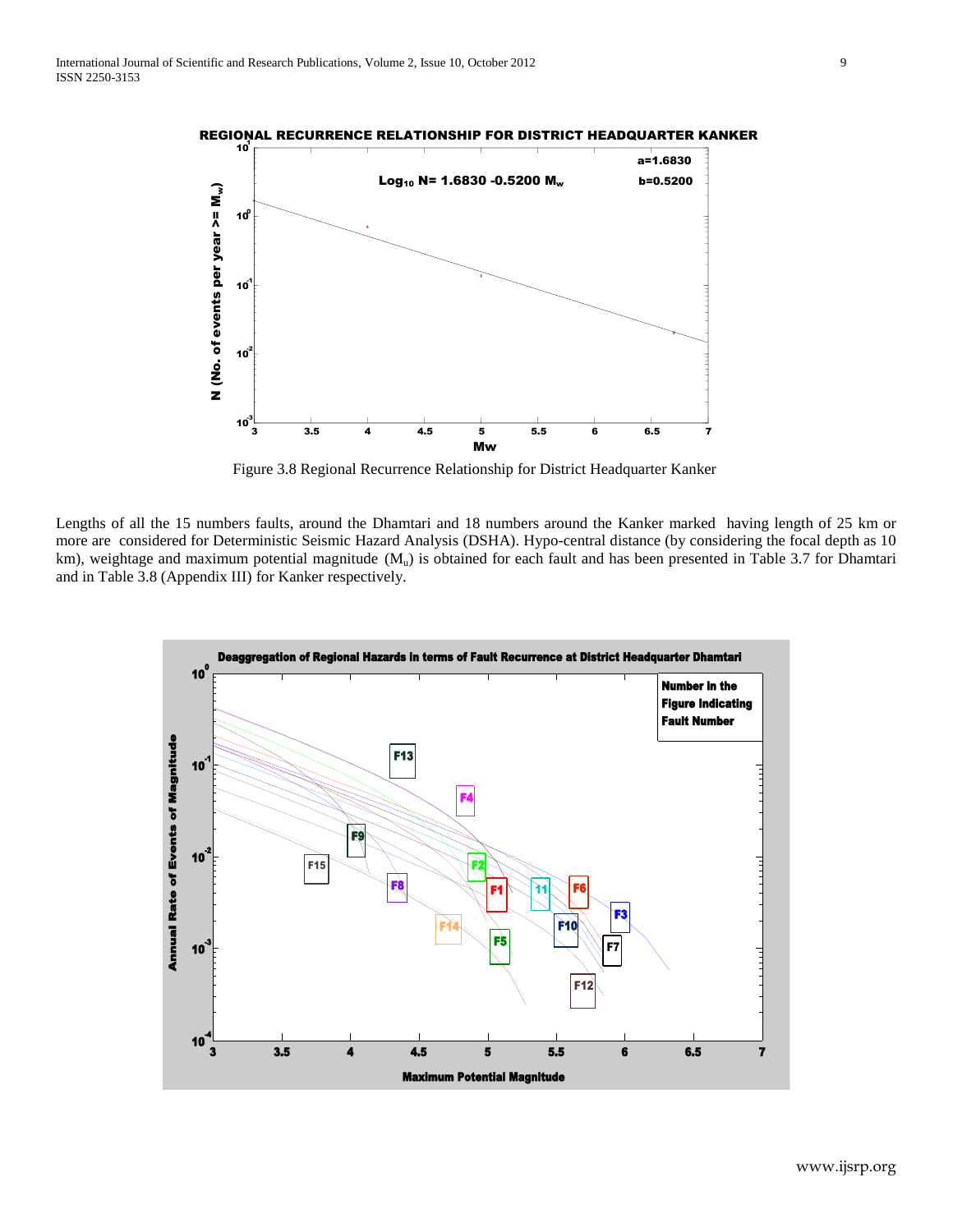





Deaggregaton of regional hazards in terms of fault recurrence at District Headquarter Kanker

 $M_{100}$  has been obtained by generating the fault deaggregation record. In this study all the faults having  $\geq$  25 km lengths are considered. Fault deaggregation for Dhamtari and Kanker have been shown in Figure 3.9 and Figure 3.10 respectively.

### IV RESULT & CONCLUSION

Regional Recurrence Relationship obtained for Dhamtari and Kanker sites have been presented in Equation No 3.1 & 3.2 Obtained "b" values are 0.5288 and 0.52 respectively. Hence, both the sites are situated in less seismic active zone. Deterministic Seismic Hazard Analysis has been applied to the District Headquarters Dhamtari and Kanker sites, Values of P.G.A. for  $M_{100}$  Earthquakes have been presented in Table No.3,9 & Table No.3.10 (Appendix III) respectively. Maximum values of Peak Ground Acceleration (P.G.A.) for Dhamtari Site has been obtained due to fault No. 11 (length 58 km, Distance 83.799 km) is equal to 0.01305g. Maximum value of Peak Ground Acceleration (P. G. A.) for Kanker Site has been obtained due to fault No. 8 (length 58 km, Distance 116.039 km) is equal to 0.00313g. As per IS 1893:2002(Part-1) the District Headquarters region have been categorized as zone II and corresponding P.G.A. is equal to 0.1g. Hence, this fact has also been verified from the present study.

### APPENDIX-I

Listing of Earthquake Events around Distract Head Quarter Dhamtari

(Latitude 18º 0'-24º 0', Longitude 78º 0'-85º 0')

| S No. | Year | Month | Date                             | Latitude           | Longitude | Int          | <b>Ms</b> | Mb | Mw                   | Depth | Source                |
|-------|------|-------|----------------------------------|--------------------|-----------|--------------|-----------|----|----------------------|-------|-----------------------|
|       | 1846 |       | $\sim$<br>ا ک                    | $\mathbf{A}$<br>د۱ | 80        | Vi           |           |    | 6.5                  |       | OLD. NEIC. UKOLD      |
|       | 1858 | 10    | 1 <sub>0</sub><br>$\overline{ }$ | 18.3               | 84        | $\mathbf{v}$ |           |    | $\sim$<br>د.4        |       | OLD. NEIC             |
|       | 1859 |       | 24                               | 18.1               | 83.5      |              |           |    | $\sim$ $\sim$<br>، ب |       | , NEIC, UKGSI<br>OLD. |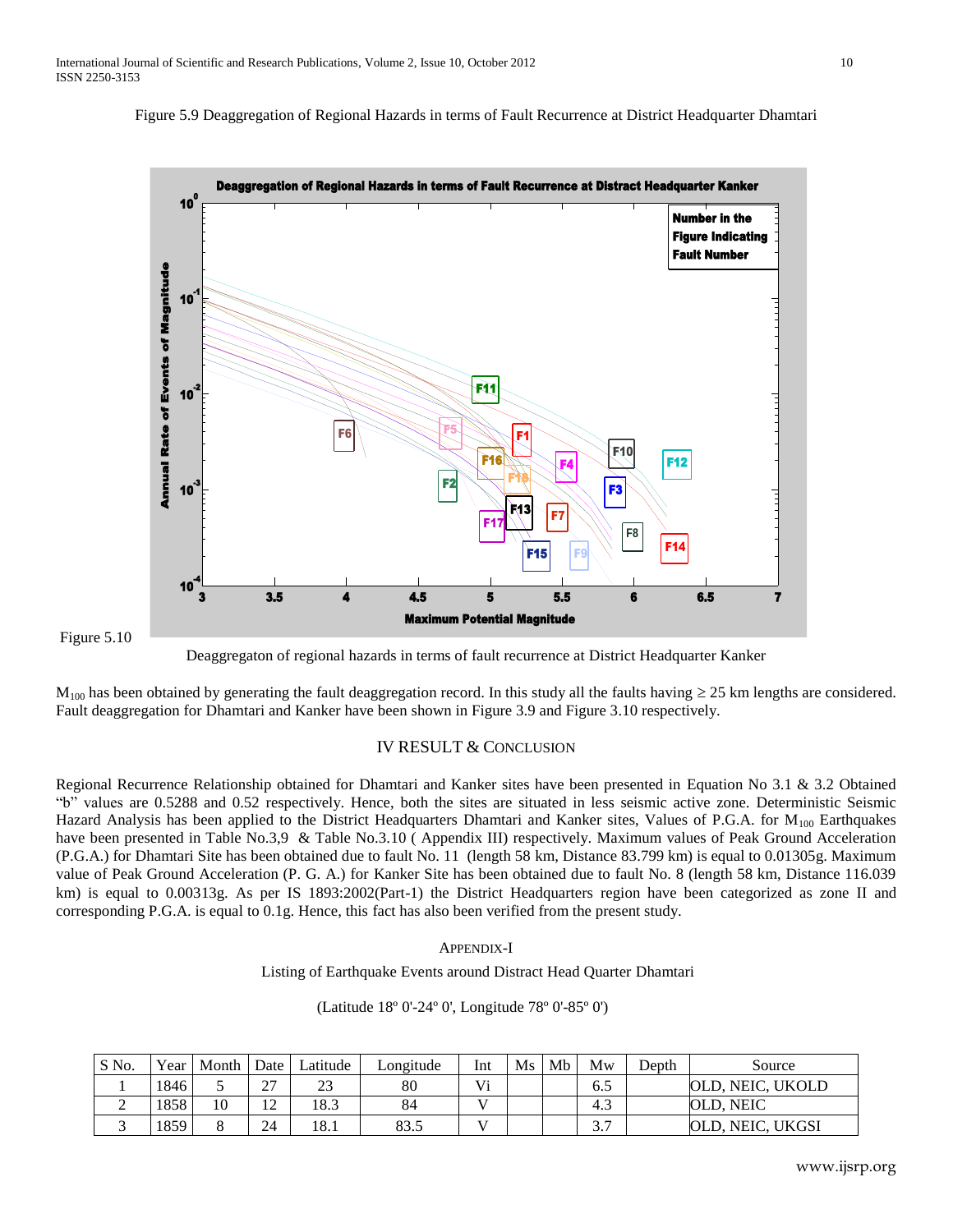International Journal of Scientific and Research Publications, Volume 2, Issue 10, October 2012 11 ISSN 2250-3153

| 4              | 1860 | $\overline{2}$   | 25             | 19.4  | 84.9 | V                   |                         |     | 4.3            |    | OLD, NEIC           |
|----------------|------|------------------|----------------|-------|------|---------------------|-------------------------|-----|----------------|----|---------------------|
| 5              | 1861 | 11               | 13             | 18.11 | 83.5 | Iii                 |                         |     | 3              |    | <b>UGS</b>          |
| 6              | 1868 | 9                | 30             | 24    | 85   | Vii                 |                         |     | 5.7            |    | OLD, NEIC, UKOLD    |
| $\overline{7}$ | 1871 | 9                | 27             | 18.3  | 83.9 | <b>Iii</b>          |                         |     | 3              |    | <b>UGS</b>          |
| $\,8\,$        | 1872 | 11               | 22             | 18.86 | 80   | V <sub>i</sub>      |                         |     | 5              |    | <b>UGS</b>          |
| 9              | 1878 | 12               | 10             | 18.3  | 83.9 | $\operatorname{Iv}$ |                         |     | 3.7            |    | <b>UGS</b>          |
| 10             | 1897 | 6                | 22             | 19.4  | 84.9 | Vii                 |                         |     | 5.5            |    | HNS, NEIC, UKSTA    |
| 11             | 1903 | 5                | 17             | 23    | 80   |                     | 5                       |     | 5.5            |    | TRI, NEIC, UKTRI    |
| 12             | 1917 | $\overline{4}$   | 17             | 18    | 84   |                     | 5.5                     |     | 5.8            |    | ISS, NEIC, UKIMD    |
| 13             | 1927 | 6                | $\overline{2}$ | 23.5  | 81   |                     | 6.5                     | 6   | 6.7            |    | <b>GR</b>           |
| 14             | 1927 | 6                | $\mathbf 2$    | 24    | 82   |                     |                         |     | 6.5            |    | NEIC, UKCH          |
| 15             | 1954 | 1                | 5              | 18    | 81.8 |                     | $\overline{4}$          |     | 4.5            |    | <b>IMD</b>          |
| 16             | 1954 | 1                | 5              | 18    | 81.3 |                     |                         |     | $\overline{4}$ |    | NEIC, UKIMD         |
| 17             | 1957 | $\,8\,$          | 25             | 22    | 80   |                     | 5.5                     | 5.5 | 5.8            |    | SHL, NEIC, UKSHL    |
| 18             | 1958 | 11               | $\mathbf{1}$   | 22    | 85   |                     |                         |     | $\overline{4}$ |    | SHL, NEIC, UKIMD    |
| 19             | 1959 | $8\,$            | 9              | 18.1  | 83.5 |                     | 4.1                     |     | 4.7            |    | RAO, UKRAO          |
| $20\,$         | 1959 | 12               | 23             | 18.1  | 83.5 |                     | 4.3                     |     | 4.8            |    | RAO, UKRAO          |
| 21             | 1963 | 5                | $8\,$          | 21.7  | 84.9 |                     |                         | 5.2 | 5.3            | 33 | CGS                 |
| 22             | 1963 | 5                | $8\,$          | 22.5  | 84.5 |                     |                         |     | 6              |    | NEIC, UKRR          |
| 23             | 1965 | $\overline{4}$   | 29             | 23.5  | 84   |                     |                         |     | $\overline{4}$ |    | <b>NEIC</b>         |
| 24             | 1968 | 11               | 14             | 21.8  | 78   |                     | 4.2                     |     | 4.8            |    | IMD, NEIC, UKHYB    |
| 25             | 1969 | $\overline{4}$   | 14             | 18    | 80.5 |                     |                         | 5.2 | 5.3            |    | <b>IMD</b>          |
| $26\,$         | 1969 | $\overline{4}$   | 15             | 18    | 80.7 |                     |                         | 4.6 | 4.6            | 33 | <b>ISC</b>          |
| 27             | 1969 | $\overline{4}$   | 14             | 18.1  | 80.5 |                     |                         |     | 6              |    | <b>UKTS</b>         |
| 28             | 1969 | 3                | 26             | 22.6  | 78.1 |                     | 4.2                     |     | 4.8            |    | <b>IMD</b>          |
| 29             | 1969 | $\overline{4}$   | 14             | 18    | 80.5 |                     |                         |     | 6              |    | <b>USC</b>          |
| 30             | 1969 | $\overline{4}$   | 14             | 18    | 80.5 | Vi                  |                         |     | 5.7            | 33 | <b>USC</b>          |
| 31             | 1973 | $\tau$           | 12             | 23.2  | 80   |                     | $\overline{4}$          |     | 4.6            |    | <b>IMD</b>          |
| 32             | 1973 | $\tau$           | 12             | 23.1  | 79   |                     |                         |     | 3.7            |    | NEIC, UKHYB         |
| 33             | 1975 | $\overline{4}$   | 24             | 18.7  | 80.7 |                     | $\overline{3}$          |     | $\overline{3}$ |    | INR, NEIC, UKHYB    |
| 34             | 1975 | 7                | 3              | 18    | 79.5 |                     | 3.2                     |     | 3.2            |    | <b>INR</b>          |
| 35             | 1975 | 9                | 15             | 18.4  | 79.2 |                     | 3.2                     |     | $3.2\,$        |    | INR, NEIC, UKHYB    |
| 36             | 1975 | $\boldsymbol{7}$ | 3              | 18.5  | 79.5 |                     |                         |     | 3.2            |    | <b>UKHYB</b>        |
| 37             | 1977 | 9                | 30             | 18.08 | 81.5 |                     | 3.3                     |     | 3.3            |    | <b>GBA</b>          |
| 38             | 1979 | 8                | 29             | 18.24 | 81.3 |                     | 3                       |     | 3              |    | <b>GBA</b>          |
| 39             | 1979 | 4                | 22             | 18.5  | 80.8 |                     | 3.5                     |     | 4.7            |    | <b>INR</b>          |
| 40             | 1981 | 12               | $\overline{4}$ | 18.16 | 81.4 |                     | $\overline{3}$          |     | 3              |    | <b>GBA</b>          |
| 41             | 1981 | 12               | 16             | 18.57 | 80.7 |                     | 3.3                     |     | 3.3            |    | <b>GBA</b>          |
| 42             | 1982 | 10               | 14             | 20.39 | 84.4 |                     |                         | 4.7 | 4.7            |    | <b>ISC</b>          |
| 43             | 1983 | 4                | 8              | 18.17 | 81.3 |                     | 3                       |     | 3              |    | GBA                 |
| 44             | 1984 | $\overline{4}$   | 24             | 18.27 | 78.8 |                     | 3.4                     |     | 3.4            |    | GBA                 |
| 45             | 1984 | $\overline{4}$   | 27             | 18.16 | 79.4 |                     | 3.4                     |     | 3.4            |    | <b>GBA</b>          |
| 46             | 1984 |                  | 20             |       | 78.5 |                     | 3.7                     |     | 4.3            |    | <b>GBA</b>          |
| 47             |      | 6                |                | 20.4  |      |                     |                         |     |                |    |                     |
|                | 1985 | 1                | 6              | 20.22 | 78.4 |                     | 4.2                     |     | 4.8            |    | <b>GBA</b>          |
| 48             | 1985 | 9                | 27             | 19.39 | 78.9 |                     | $\mathfrak{Z}$          |     | 3              |    | <b>GBA</b>          |
| 49             | 1986 | 4                | 9              | 18.34 | 82   |                     | 3.1                     |     | 3.1            |    | <b>GBA</b>          |
| 50             | 1986 | 1                | 19             | 20.94 | 84.9 |                     |                         | 4.4 | 4.4            | 33 | <b>ISC</b>          |
| 51             | 1987 | $\overline{4}$   | 18             | 22.53 | 79.2 |                     |                         | 4.8 | 4.8            | 20 | <b>ISC</b>          |
| 52             | 1987 | $\overline{4}$   | 18             | 22.35 | 79.3 |                     |                         | 4.9 | 4.9            | 33 | <b>GSPDE, UKHYB</b> |
| 53             | 1990 | 6                | 9              | 18.1  | 80.5 |                     | $\overline{\mathbf{4}}$ |     | 4.6            |    | <b>CVR</b>          |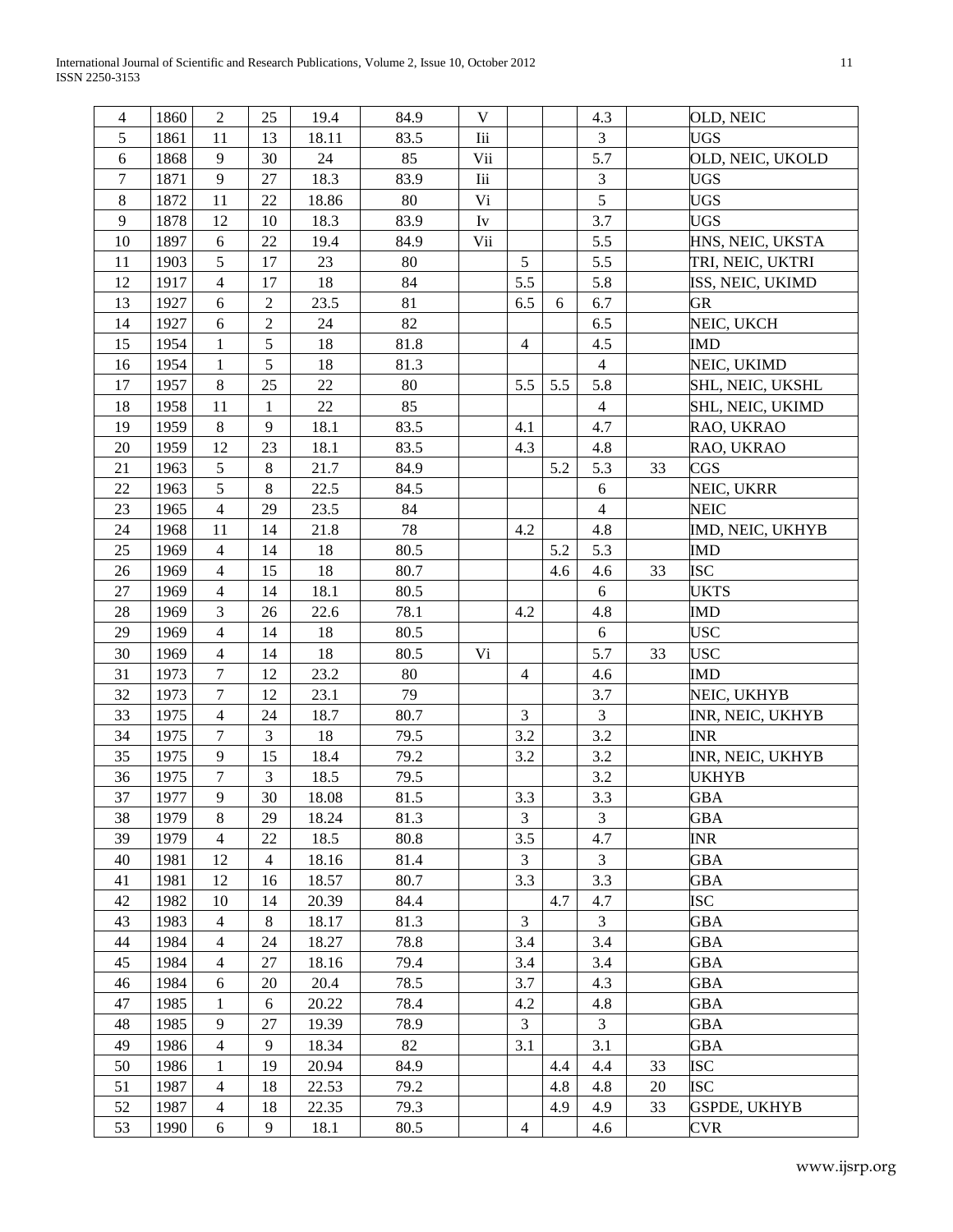International Journal of Scientific and Research Publications, Volume 2, Issue 10, October 2012 12 ISSN 2250-3153

| 54 | 1995 | 3              | 27 | 21.66 | 84.6 |  | 4.4 | 4.4 | 21 | <b>ISC</b>         |
|----|------|----------------|----|-------|------|--|-----|-----|----|--------------------|
| 55 | 1995 | 3              | 27 | 21.67 | 84.6 |  | 4.6 | 4.6 | 10 | <b>GSPDE</b>       |
| 56 | 1996 | 2              | 12 | 22.62 | 82.7 |  |     | 4.3 | 33 | MLDMIV, UKHYB      |
| 57 | 1997 | 5              | 21 | 23.07 | 80   |  | 6   | 6.7 | 36 | CGS                |
| 58 | 1997 | 5              | 21 | 23.08 | 80   |  | 6   | 6.7 | 36 | NEIC, GS           |
| 59 | 1997 | 6              | 4  | 23.14 | 80   |  |     | 3.9 | 33 | MDHYR, PDE, NEIC   |
| 60 | 1998 | 3              | 9  | 22.49 | 78   |  | 4.3 | 4.3 | 10 | <b>GSPDE, NEIC</b> |
| 61 | 2000 | 10             | 10 | 23.8  | 82.7 |  | 4.5 | 4.5 | 33 | <b>GSPDE, NEIC</b> |
| 62 | 2000 | 10             | 16 | 23.28 | 80.3 |  | 4.7 | 4.7 | 33 | <b>GSPDE, NEIC</b> |
| 63 | 2001 | 6              | 12 | 22.22 | 83.9 |  | 4.8 | 4.8 | 33 | <b>GSPDE, NEIC</b> |
| 64 | 2007 | 3              | 21 | 23.9  | 84.8 |  |     | 3.3 | 39 | JHAR., IMD         |
| 65 | 2007 | $\overline{4}$ | 13 | 22.70 | 83.2 |  |     | 3.1 | 10 | RAIG IMD           |
| 66 | 2010 |                | 25 | 21.5  | 76.9 |  |     | 3.0 | 10 | AMRA., MAH., IMD   |
| 67 | 2011 | $\overline{2}$ | 8  | 22.5  | 79.6 |  |     | 3.5 | 12 | SEONI, MP, IMD     |

Appendix -II Listing of Earthquake Events around Distract Head Quarter Kanker

(Latitude  $17^{\circ}$  0<sup>"</sup> -  $23^{\circ}$  0<sup>"</sup> Longitude -78<sup>°</sup> 0<sup>"</sup> -  $85^{\circ}$  0<sup>"</sup>)

| S No.          |      | Year   Month   | Date            | Latitude | Longitude | Int                    | $\overline{\text{Ms}}$ | Mb  | Mw             | Depth | Source                  |  |
|----------------|------|----------------|-----------------|----------|-----------|------------------------|------------------------|-----|----------------|-------|-------------------------|--|
| 1              | 1827 | 1              | 6               | 17.7     | 83.4      | V                      |                        |     | 4.3            |       | OLD, NEIC, UKOLD        |  |
| $\overline{2}$ | 1843 | $\overline{3}$ | $\overline{12}$ | 17.5     | 78.5      | Iv                     |                        |     | 3.7            |       | OLD, NEIC, UKOLD        |  |
| 3              | 1846 | 5              | 27              | 23       | 80        | Vi                     |                        |     | 6.5            |       | OLD, NEIC, UKOLD        |  |
| $\overline{4}$ | 1853 | $\overline{2}$ | 21              | 17.7     | 83.3      | $\mathbf{I}\mathbf{v}$ |                        |     | 3.7            |       | UGS, NEIC               |  |
| 5              | 1853 | $\overline{2}$ | 21              | 17.7     | 83.4      | $\mathbf{I}\mathbf{v}$ |                        |     | 3.7            |       | <b>UKOLD</b>            |  |
| 6              | 1858 | $8\,$          | 24              | 17.8     | 83.4      | Iv                     |                        |     | 3              |       | 0LD, NEIC               |  |
| $\overline{7}$ | 1858 | 10             | 12              | 18.3     | 84        | $\mathbf{V}$           |                        |     | 4.3            |       | OLD, NEIC               |  |
| $8\,$          | 1859 | $8\,$          | 24              | 18.1     | 83.5      | $\mathbf V$            |                        |     | 3.7            |       | OLD, NEIC, UKGSI        |  |
| 9              | 1860 | $\overline{2}$ | 25              | 19.4     | 84.9      | $\mathbf V$            |                        |     | 4.3            |       | OLD, NEIC               |  |
| 10             | 1861 | 11             | 13              | 18.11    | 83.5      | <b>Iii</b>             |                        |     | 3              |       | <b>UGS</b>              |  |
| 11             | 1869 | 12             | 19              | 17       | 82.3      | $\mathbf V$            |                        |     | 3.7            |       | OLD, UKOLD              |  |
| 12             | 1869 | 12             | 19              | 17.9     | 82.3      | $\mathbf V$            |                        |     | 3.7            |       | UKOLD                   |  |
| 13             | 1870 | 12             | 19              | 17.7     | 83.4      | V                      |                        |     | 3.7            |       | OLD, UKGSI              |  |
| 14             | 1871 | 9              | 27              | 18.3     | 83.9      | $\rm{I}\rm{ii}$        |                        |     | 3              |       | <b>UGS</b>              |  |
| 15             | 1872 | 11             | 22              | 18.86    | 80        | Vi                     |                        |     | $\overline{5}$ |       | <b>UGS</b>              |  |
| 16             | 1878 | 12             | 10              | 18.3     | 83.9      | Iv                     |                        |     | 3.7            |       | <b>UGS</b>              |  |
| 17             | 1897 | 6              | 22              | 19.4     | 84.9      | Vii                    |                        |     | 5.5            |       | HNS, NEIC, UKSTA        |  |
| 18             | 1903 | 5              | 17              | 23       | 80        |                        | 5                      |     | 5.5            |       | TRI, NEIC, UKTRI        |  |
| 19             | 1917 | $\overline{4}$ | 17              | 18       | 84        |                        | 5.5                    |     | 5.8            |       | ISS, NEIC, UKIMD        |  |
| 20             | 1927 | 6              | $\overline{2}$  | 23.5     | 81        |                        | 6.5                    | 6   | 6.7            |       | <b>GR</b>               |  |
| 21             | 1954 | $\mathbf{1}$   | 5               | 18       | 81.8      |                        | $\overline{4}$         |     | 4.5            |       | <b>IMD</b>              |  |
| 22             | 1954 | $\mathbf{1}$   | 5               | 18       | 81.3      |                        |                        |     | $\overline{4}$ |       | NEIC, UKIMD             |  |
| 23             | 1957 | 8              | 25              | 22       | 80        |                        | 5.5                    | 5.5 | 5.8            |       | SHL, NEIC, UKSHL        |  |
| 24             | 1958 | 11             | 1               | 22       | 85        |                        |                        |     | $\overline{4}$ |       | SHL, NEIC, UKIMD        |  |
| 25             | 1959 | $8\,$          | 9               | 18.1     | 83.5      |                        | 4.1                    |     | 4.7            |       | RAO, UKRAO              |  |
| 26             | 1959 | 12             | 23              | 18.1     | 83.5      |                        | 4.3                    |     | 4.8            |       | RAO, UKRAO              |  |
| 27             | 1963 | 12             | 5               | 17.3     | 80.1      |                        | 3.7                    |     | 4.3            | 33    | CGS/IMD                 |  |
| 28             | 1963 | 5              | $8\,$           | 21.7     | 84.9      |                        |                        | 5.2 | 5.3            | 33    | CGS<br>www.ijsrp.org    |  |
| 29             | 1963 | 5              | 8               | 22.5     | 84.5      |                        |                        |     | 6              |       | NEIC, UKRR              |  |
| 30             | 1965 | $\overline{4}$ | 29              | 23.5     | 84        |                        |                        |     | $\overline{4}$ |       | <b>NEIC</b>             |  |
| 31             | 1968 | $\overline{7}$ | 29              | 17.6     | 80.8      |                        | 4.5                    |     | 5              |       | <b>GUB, NEIC, UKGUB</b> |  |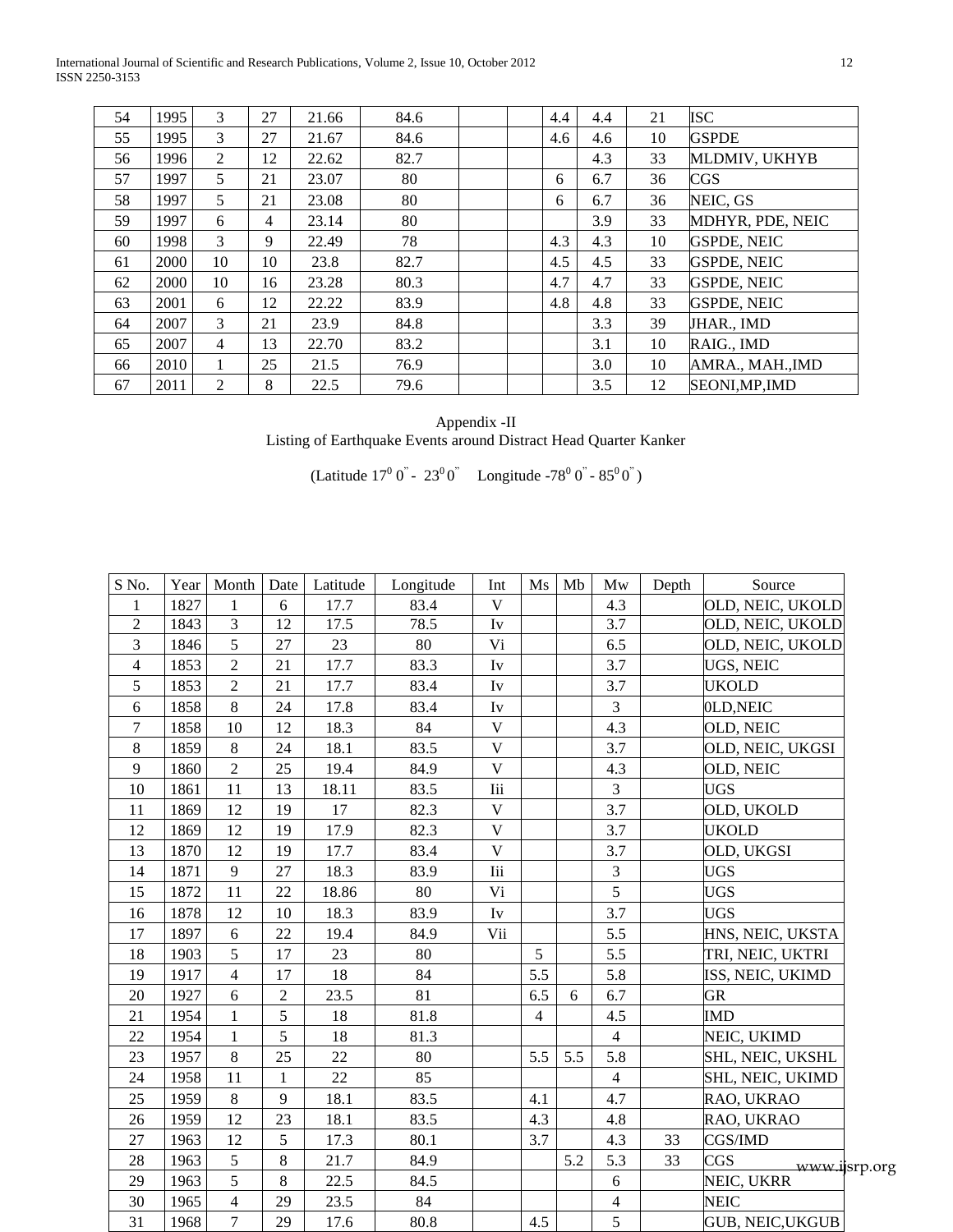International Journal of Scientific and Research Publications, Volume 2, Issue 10, October 2012 13 ISSN 2250-3153

| 32 | 1968 | $\tau$         | 27             | 17.6  | 80.8 |    |                |     | $4.5\,$        |                | NEIC, UKGUB      |
|----|------|----------------|----------------|-------|------|----|----------------|-----|----------------|----------------|------------------|
| 33 | 1968 | 11             | 14             | 21.8  | 78   |    | 4.2            |     | 4.8            |                | IMD, NEIC, UKHYB |
| 34 | 1969 | $\overline{4}$ | 13             | 17.81 | 80.7 |    |                | 5.3 | 5.5            | 25             | <b>ISC</b>       |
| 35 | 1969 | $\overline{4}$ | 14             | 18    | 80.5 |    |                | 5.2 | 5.3            |                | <b>IMD</b>       |
| 36 | 1969 | $\overline{4}$ | 15             | 18    | 80.7 |    |                | 4.6 | 4.6            | 33             | <b>ISC</b>       |
| 37 | 1969 | $\overline{4}$ | 18             | 17.9  | 80.6 |    | 4.1            |     | 4.7            |                | <b>INR</b>       |
| 38 | 1969 | $\overline{4}$ | 19             | 17.9  | 80.6 |    | 4.3            |     | 4.8            |                | <b>INR</b>       |
| 39 | 1969 | $\overline{7}$ | 26             | 17.9  | 80.6 |    | $\overline{4}$ |     | 4.6            |                | <b>INR</b>       |
| 40 | 1969 | $\,8\,$        | 30             | 17.9  | 80.6 |    | 4.5            |     | 5              |                | INR              |
| 41 | 1969 | 9              | 15             | 17.6  | 80.5 |    | 3.8            |     | 4.4            |                | IMD, NEIC, UKIMD |
| 42 | 1969 | $\overline{4}$ | 13             | 17.9  | 80.6 |    |                |     | 5.7            |                | NEIC, UKTS       |
| 43 | 1969 | $\overline{4}$ | 14             | 18.1  | 80.5 |    |                |     | 6              |                | <b>UKTS</b>      |
| 44 | 1969 | 3              | 26             | 22.6  | 78.1 |    | 4.2            |     | 4.8            |                | IMD              |
| 45 | 1969 | $\overline{4}$ | 14             | 18    | 80.5 |    |                |     | $\sqrt{6}$     |                | <b>USC</b>       |
| 46 | 1969 | $\overline{4}$ | 14             | 18    | 80.5 | Vi |                |     | 5.7            | 33             | <b>USC</b>       |
| 47 | 1970 | $\tau$         | $28\,$         | 17.9  | 80.6 |    | $\overline{4}$ |     | 4.6            |                | <b>INR</b>       |
| 48 | 1973 | $\overline{7}$ | 12             | 23.2  | 80   |    | $\overline{4}$ |     | 4.6            |                | <b>IMD</b>       |
| 49 | 1973 | $\overline{7}$ | 12             | 23.1  | 79   |    |                |     | 3.7            |                | NEIC, UKHYB      |
| 50 | 1975 | $\overline{4}$ | 24             | 18.7  | 80.7 |    | $\mathfrak{Z}$ |     | $\mathfrak{Z}$ |                | INR, NEIC, UKHYB |
| 51 | 1975 | $\tau$         | 3              | 18    | 79.5 |    | 3.2            |     | 3.2            |                | <b>INR</b>       |
| 52 | 1975 | 9              | 15             | 18.4  | 79.2 |    | 3.2            |     | 3.2            |                | INR, NEIC, UKHYB |
| 53 | 1975 | $\tau$         | 3              | 18.5  | 79.5 |    |                |     | 3.2            |                | <b>UKHYB</b>     |
| 54 | 1977 | 9              | 30             | 18.08 | 81.5 |    | 3.3            |     | 3.3            |                | GBA              |
| 55 | 1978 | 5              | 1              | 17.45 | 80.6 |    | 3.1            |     | 3.1            |                | GBA              |
| 56 | 1979 | $\,8$          | 29             | 18.24 | 81.3 |    | $\mathfrak{Z}$ |     | $\mathfrak 3$  |                | <b>GBA</b>       |
| 57 | 1979 | $\overline{4}$ | 22             | 18.5  | 80.8 |    | 3.5            |     | 4.7            |                | <b>INR</b>       |
| 58 | 1980 | 3              | 30             | 17.5  | 81.8 | V  |                | 4.4 | 4.4            | 54             | <b>ISC</b>       |
| 59 | 1980 | 3              | 31             | 17.46 | 81.8 |    |                |     | 4.5            | 33             | <b>ISC</b>       |
| 60 | 1980 | 3              | 30             | 17.16 | 82   |    |                | 4.5 | 4.5            | 33             | GSPDE, CAT, NEIC |
| 61 | 1981 | 12             | $\overline{4}$ | 18.16 | 81.4 |    | 3              |     | $\mathfrak{Z}$ |                | <b>GBA</b>       |
| 62 | 1981 | 12             | 16             | 18.57 | 80.7 |    | 3.3            |     | 3.3            |                | GBA              |
| 63 | 1982 | 10             | 14             | 20.39 | 84.4 |    |                | 4.7 | 4.7            |                | <b>ISC</b>       |
| 64 | 1982 | 1              | 14             | 17.43 | 78.4 |    | 3.5            |     | 4.7            | $\overline{2}$ | RAS              |
| 65 | 1982 | $\overline{2}$ | 24             | 17    | 80.4 |    | 3.1            |     | 3.1            |                | <b>CVR</b>       |
| 66 | 1982 | 1              | 14             | 17.5  | 78.6 |    |                |     | 3.1            |                | <b>UKHYB</b>     |
| 67 | 1983 | $\overline{4}$ | 8              | 18.17 | 81.3 |    | $\overline{3}$ |     | $\overline{3}$ |                | <b>GBA</b>       |
| 68 | 1983 | 6              | 30             | 17.9  | 78.5 |    |                | 4.9 | 4.9            | 33             | ISC              |
| 69 | 1983 | 6              | 30             | 17.6  | 78.5 |    |                |     | 4.5            |                | UKHYB            |
| 70 | 1984 | 3              | 28             | 17.27 | 83.3 |    | 4.2            |     | 4.8            |                | GBA              |
| 71 | 1984 | 8              | 23             | 17.16 | 82.6 |    | 3.4            |     | 3.4            |                | <b>GBA</b>       |
| 72 | 1984 | $\overline{4}$ | 24             | 18.27 | 78.8 |    | 3.4            |     | 3.4            |                | <b>GBA</b>       |
| 73 | 1984 | $\overline{4}$ | 27             | 18.16 | 79.4 |    | 3.4            |     | 3.4            |                | GBA              |
| 74 | 1984 | 6              | 20             | 20.4  | 78.5 |    | 3.7            |     | 4.3            |                | GBA              |
| 75 | 1985 | 9              | $\tau$         | 17.82 | 81.7 |    | 3.2            |     | 3.2            |                | <b>GBA</b>       |
| 76 | 1985 | $\mathbf{1}$   | 6              | 20.22 | 78.4 |    | 4.2            |     | 4.8            |                | <b>GBA</b>       |
| 77 | 1985 | 9              | 27             | 19.39 | 78.9 |    | 3              |     | $\mathfrak{Z}$ |                | <b>GBA</b>       |
| 78 | 1986 | 1              | 10             | 17.26 | 81   |    | 3.2            |     | 3.2            |                | GBA              |
| 79 | 1986 | $\overline{4}$ | 9              | 18.34 | 82   |    | 3.1            |     | 3.1            |                | <b>GBA</b>       |
| 80 | 1986 | 6              | $\overline{c}$ | 17.96 | 81.8 |    | 3              |     | $\mathfrak{Z}$ |                | GBA              |
| 81 | 1986 | $\mathbf{1}$   | 19             | 20.94 | 84.9 |    |                | 4.4 | 4.4            | 33             | ISC              |
|    |      |                |                |       |      |    |                |     |                |                |                  |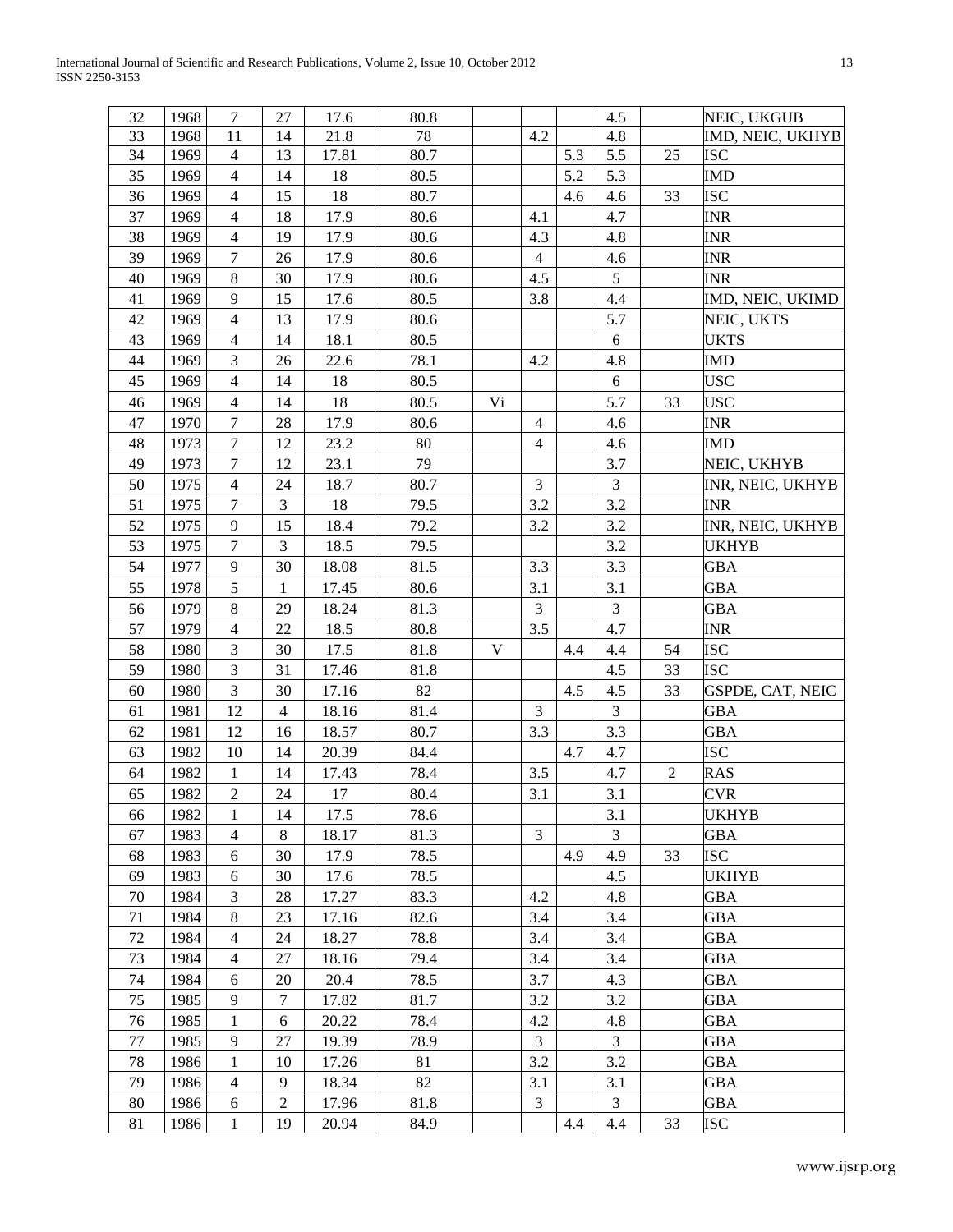International Journal of Scientific and Research Publications, Volume 2, Issue 10, October 2012 14 ISSN 2250-3153

| 82  | 1987 | $\overline{2}$ | 16 | 17.48 | 83.1 | 3.1 |     | 3.1 |     | GBA                 |
|-----|------|----------------|----|-------|------|-----|-----|-----|-----|---------------------|
| 83  | 1987 | $\overline{4}$ | 18 | 22.53 | 79.2 |     | 4.8 | 4.8 | 20  | ISC                 |
| 84  | 1987 | $\overline{4}$ | 18 | 22.35 | 79.3 |     | 4.9 | 4.9 | 33  | <b>GSPDE, UKHYB</b> |
| 85  | 1990 | 6              | 9  | 18.1  | 80.5 | 4   |     | 4.6 |     | <b>CVR</b>          |
| 86  | 1995 | 12             | 18 | 17.94 | 82.8 |     | 4.3 | 4.3 |     | <b>ISC</b>          |
| 87  | 1995 | 3              | 27 | 21.66 | 84.6 |     | 4.4 | 4.4 | 21  | <b>ISC</b>          |
| 88  | 1995 | 3              | 27 | 21.67 | 84.6 |     | 4.6 | 4.6 | 10  | <b>GSPDE</b>        |
| 89  | 1996 | $\overline{2}$ | 12 | 22.62 | 82.7 |     |     | 4.3 | 33  | MLDMIV, UKHYB       |
| 90  | 1997 | 5              | 21 | 23.07 | 80   |     | 6   | 6.7 | 36  | CGS                 |
| 91  | 1997 | 5              | 21 | 23.08 | 80   |     | 6   | 6.7 | 36  | NEIC, GS            |
| 92  | 1997 | 6              | 4  | 23.14 | 80   |     |     | 3.9 | 33  | MDHYR, PDE, NEIC    |
| 93  | 1998 | 3              | 9  | 22.49 | 78   |     | 4.3 | 4.3 | 10  | <b>GSPDE, NEIC</b>  |
| 94  | 2000 | 10             | 10 | 23.8  | 82.7 |     | 4.5 | 4.5 | 33  | <b>GSPDE, NEIC</b>  |
| 95  | 2000 | 10             | 16 | 23.28 | 80.3 |     | 4.7 | 4.7 | 33  | <b>GSPDE, NEIC</b>  |
| 96  | 2001 | 6              | 12 | 22.22 | 83.9 |     | 4.8 | 4.8 | 33  | <b>GSPDE, NEIC</b>  |
| 97  | 2007 | $\overline{3}$ | 21 | 23.9  | 84.8 |     |     | 3.3 | 39  | JHAR., IMD          |
| 98  | 2007 | $\overline{4}$ | 13 | 22.70 | 83.2 |     |     | 3.1 | 10  | RAIG., IMD          |
| 99  | 2008 | 5              | 29 | 17.7  | 82.6 |     |     | 3.7 | 5.0 | VISHA., IMD         |
| 100 | 2011 | 2              | 8  | 22.5  | 79.6 |     |     | 3.5 | 12  | SEONI, MP, IMD      |

Appendix-III Table 3.1 Magnitude-Frequency Data of District Headquarters Dhamtari Observation Period– 166 years [1846-2012]

| S.No.          | Moment Magnitude $M_w$<br>No. of Earthquake $\geq M_w$ |                 | No. of Earthquake $\geq M_w$ per year |
|----------------|--------------------------------------------------------|-----------------|---------------------------------------|
| 1              | 3.0                                                    | 67              | 0.403608                              |
| $\overline{2}$ | 3.1                                                    | 59              | 0.355416                              |
| $\overline{3}$ | 3.2                                                    | 57              | 0.343368                              |
| $\overline{4}$ | 3.3                                                    | 54              | 0.325296                              |
| $\overline{5}$ | 3.4                                                    | $\overline{51}$ | 0.307224                              |
| 6              | 3.5                                                    | 49              | 0.295176                              |
| $\overline{7}$ | 3.6                                                    | 48              | 0.289152                              |
| $\overline{8}$ | 3.7                                                    | 48              | 0.289152                              |
| $\overline{9}$ | 3.8                                                    | 45              | 0.271080                              |
| $10\,$         | 3.9                                                    | 45              | 0.271080                              |
| 11             | 4.0                                                    | 44              | 0.265056                              |
| 12             | 4.1                                                    | 41              | 0.246984                              |
| 13             | 4.2                                                    | 41              | 0.246984                              |
| 14             | 4.3                                                    | 41              | 0.246984                              |
| 15             | 4.4                                                    | 36              | 0.216864                              |
| 16             | 4.5                                                    | 34              | 0.204816                              |
| 17             | 4.6                                                    | 32              | 0.192768                              |
| 18             | 4.7                                                    | 28              | 0.168672                              |
| 19             | 4.8                                                    | 24              | 0.144576                              |
| 20             | 4.9                                                    | 18              | 0.108432                              |
| 21             | 5.0                                                    | 17              | 0.102408                              |
| 22             | 5.1                                                    | $\overline{16}$ | 0.096384                              |
| 23             | 5.2                                                    | $16\,$          | 0.102408                              |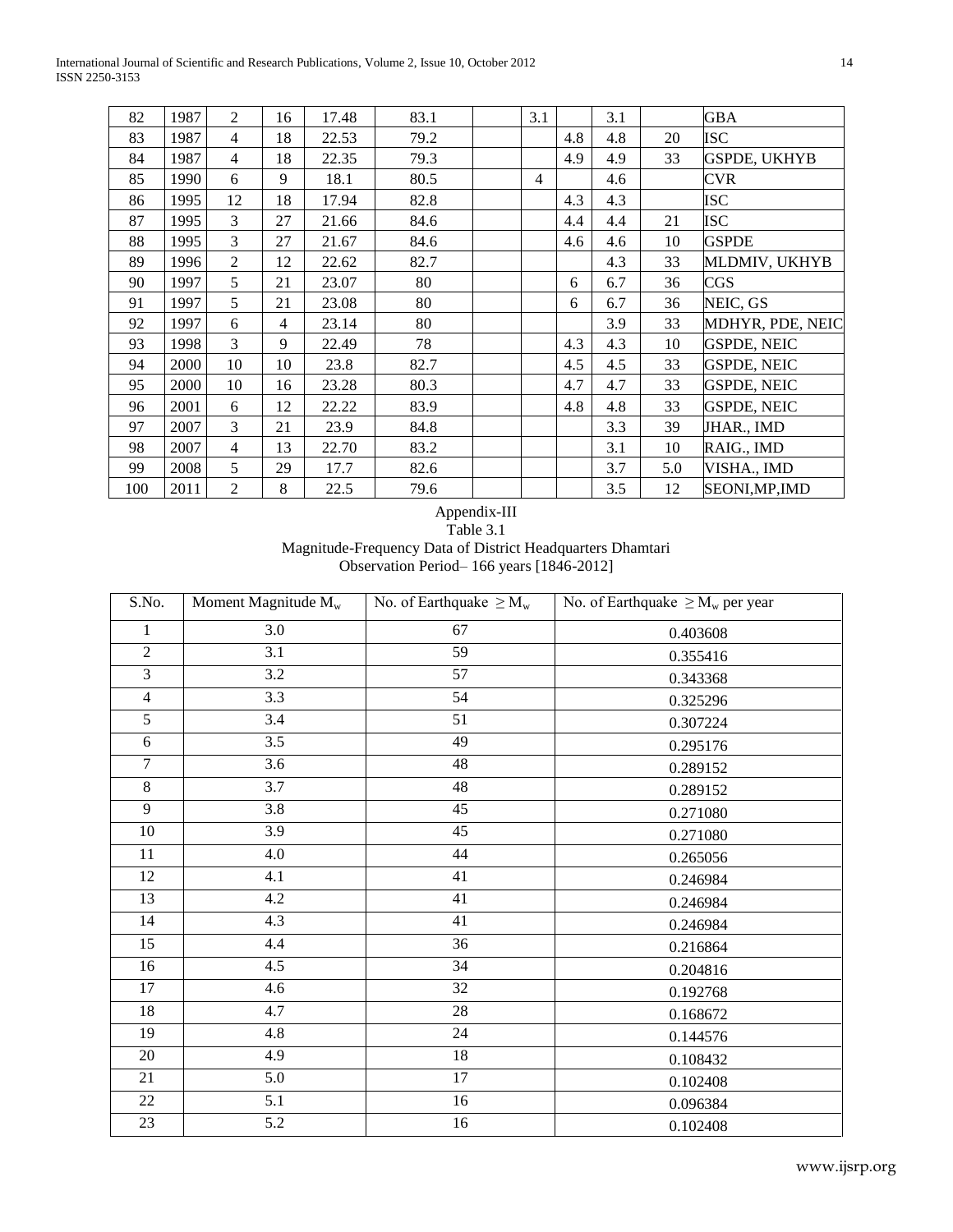International Journal of Scientific and Research Publications, Volume 2, Issue 10, October 2012 15 ISSN 2250-3153

| 24 | 5.3 | 16 | 0.096384 |
|----|-----|----|----------|
| 25 | 5.4 | 14 | 0.096384 |
| 26 | 5.5 | 14 | 0.084336 |
| 27 | 5.6 | 12 | 0.084336 |
| 28 | 5.7 | 12 | 0.072288 |
| 29 | 5.8 | 10 | 0.072288 |
| 30 | 5.9 | 8  | 0.060240 |
| 31 | 6.0 | 8  | 0.048192 |
| 32 | 6.1 | 5  | 0.048192 |
| 33 | 6.2 | 5  | 0.030120 |
| 34 | 6.3 | 5  | 0.030120 |
| 35 | 6.4 | 5  | 0.030120 |
| 36 | 6.5 | 5  | 0.030120 |
| 37 | 6.6 | 3  | 0.030120 |
| 38 | 6.7 | 3  | 0.018072 |

### Table 3.2

# Magnitude - Frequency of District Headquarter Kanker

| Observation Period-185 years [1827-2012] |  |  |
|------------------------------------------|--|--|
|------------------------------------------|--|--|

| S.No.           | Moment          | No. of Earthquake | No. of Earthquake   |
|-----------------|-----------------|-------------------|---------------------|
|                 | Magnitude $M_w$ | $\geq M_w$        | $\geq M_w$ per year |
| $\mathbf{1}$    | 3.0             | 100               | 0.54054             |
| $\overline{2}$  | 3.1             | 91                | 0.491891            |
| $\overline{3}$  | 3.2             | 85                | 0.459459            |
| $\overline{4}$  | 3.3             | 80                | 0.432432            |
| $\overline{5}$  | 3.4             | $\overline{77}$   | 0.416216            |
| 6               | 3.5             | 74                | 0.40000             |
| $\overline{7}$  | 3.6             | 73                | 0.394594            |
| 8               | 3.7             | 73                | 0.394594            |
| 9               | 3.8             | 63                | 0.34054             |
| 10              | 3.9             | 63                | 0.34054             |
| 11              | 4.0             | 62                | 0.335135            |
| 12              | 4.1             | 59                | 0.318919            |
| 13              | 4.2             | 59                | 0.318919            |
| 14              | 4.3             | 59                | 0.318919            |
| 15              | 4.4             | 51                | 0.275675            |
| 16              | 4.5             | 47                | 0.254054            |
| $\overline{17}$ | 4.6             | 41                | 0.221621            |
| 18              | 4.7             | 35                | 0.189189            |
| 19              | 4.8             | 29                | 0.156757            |
| 20              | 4.9             | 21                | 0.113513            |
| 21              | 5.0             | 19                | 0.102703            |
| 22              | 5.1             | 16                | 0.086486            |
| 23              | 5.2             | 16                | 0.086486            |
| 24              | 5.3             | 16                | 0.086486            |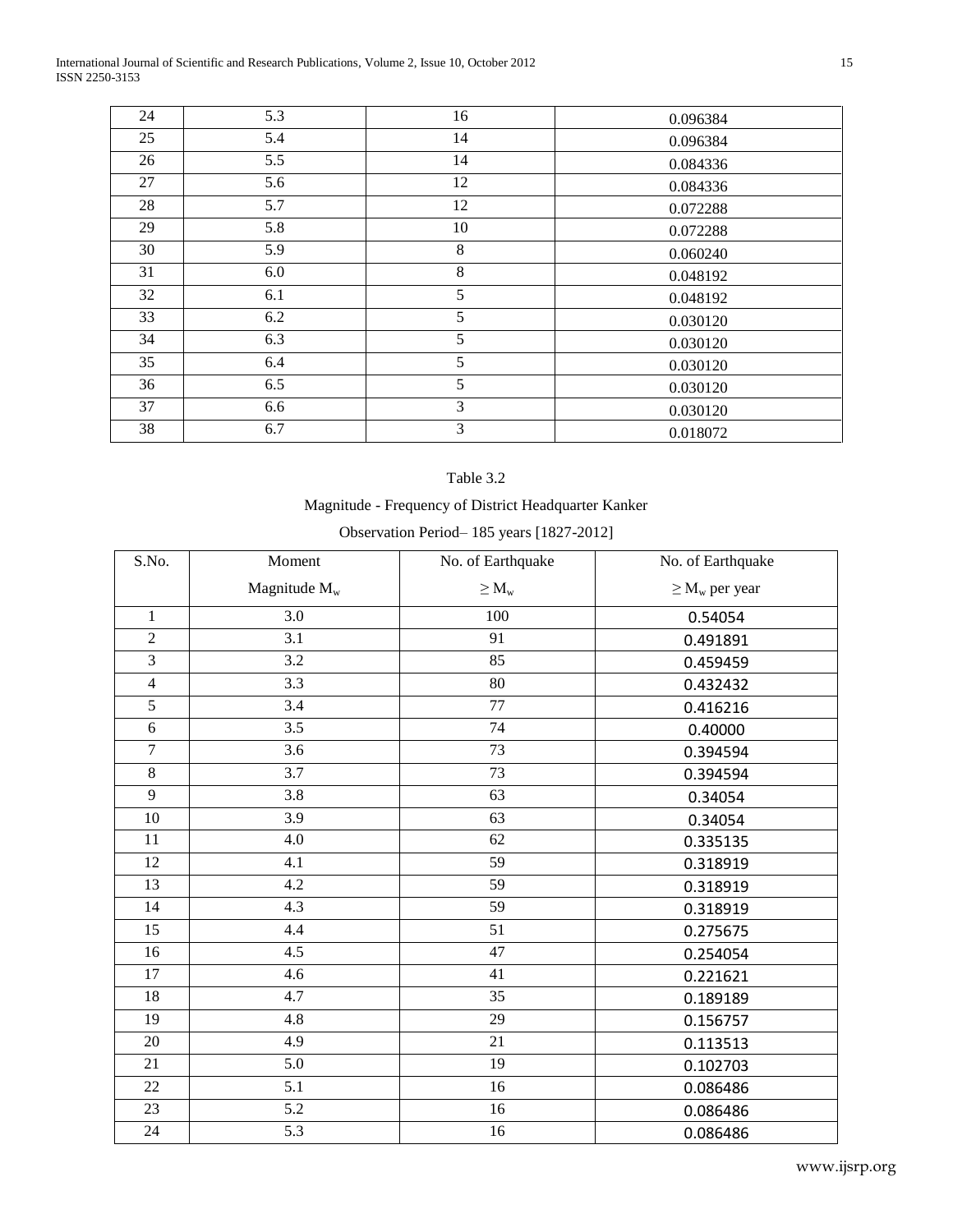International Journal of Scientific and Research Publications, Volume 2, Issue 10, October 2012 16 ISSN 2250-3153

| 25 | 5.4 | 14             | 0.075676 |
|----|-----|----------------|----------|
| 26 | 5.5 | 14             | 0.075676 |
| 27 | 5.6 | 11             | 0.059459 |
| 28 | 5.7 | 11             | 0.059459 |
| 29 | 5.8 | 9              | 0.048649 |
| 30 | 5.9 | 7              | 0.037838 |
| 31 | 6.0 | 7              | 0.037838 |
| 32 | 6.1 | $\overline{4}$ | 0.021622 |
| 33 | 6.2 | 4              | 0.021622 |
| 34 | 6.3 | $\overline{4}$ | 0.021622 |
| 35 | 6.4 | $\overline{4}$ | 0.021622 |
| 36 | 6.5 | $\overline{4}$ | 0.021622 |
| 37 | 6.6 | 3              | 0.016216 |
| 38 | 6.7 | $\overline{3}$ | 0.016216 |

# Table 3.3

# Earthquake Distribution by Time and Magnitude for District Headquarter Dhamtari

|           |                  | No. of Cumulative |                         |                     |                  |               | Rate of occurrence |                         |           |  |
|-----------|------------------|-------------------|-------------------------|---------------------|------------------|---------------|--------------------|-------------------------|-----------|--|
| Time      | Time             |                   | Earthquakes occurred in |                     |                  |               |                    | of Earthquake /year for |           |  |
|           | Interval<br>T in |                   |                         | the time interval T |                  | the Magnitude |                    |                         |           |  |
|           |                  | $3 - 3.9$         | $4 - 4.9$               | $5 - 5.9$           | $6 - 6.9$        | $3 - 3.9$     | $4 - 4.9$          |                         | $6 - 6.9$ |  |
|           | year             | $M_{w}$           | $M_{w}$                 | $M_{w}$             | $M_{w}$          | $M_w(N1)$     | $M_w(N2)$          | 5-5.9 $M_w(N)$          | $M_w(N4)$ |  |
| 2002-2012 | 10               | $\overline{4}$    | $\mathbf{1}$            | $\boldsymbol{0}$    | $\boldsymbol{0}$ | 0.40          | 0.10               | $\boldsymbol{0}$        | $\Omega$  |  |
| 1992-2012 | 20               | 5                 | $\overline{7}$          | $\boldsymbol{0}$    | $\overline{2}$   | 0.25          | 0.35               | $\overline{0}$          | 0.10      |  |
| 1982-2012 | 30               | 10                | 14                      | $\boldsymbol{0}$    | $\overline{2}$   | 0.334         | 0.467              | $\boldsymbol{0}$        | 0.067     |  |
| 1972-2012 | 40               | 18                | 16                      | $\boldsymbol{0}$    | $\overline{2}$   | 0.450         | 0.400              | $\boldsymbol{0}$        | 0.050     |  |
| 1962-2012 | 50               | 18                | 20                      | $\overline{3}$      | 5                | 0.360         | 0.400              | 0.060                   | 0.100     |  |
| 1952-2012 | 60               | 19                | 25                      | $\overline{4}$      | 5                | 0.317         | 0.417              | 0.067                   | 0.084     |  |
| 1942-2012 | 70               | 19                | 25                      | $\overline{4}$      | 5                | 0.271         | 0.357              | 0.057                   | 0.071     |  |
| 1932-2012 | 80               | 19                | 25                      | $\overline{4}$      | 5                | 0.237         | 0.312              | 0.050                   | 0.062     |  |
| 1922-2012 | 90               | 19                | 25                      | $\overline{4}$      | $\overline{7}$   | 0.211         | 0.278              | 0.045                   | 0.078     |  |
| 1912-2012 | 100              | 19                | 25                      | 5                   | $\overline{7}$   | 0.190         | 0.250              | 0.050                   | 0.070     |  |
| 1902-2012 | 110              | 19                | 25                      | 6                   | $\overline{7}$   | 0.173         | 0.227              | 0.054                   | 0.063     |  |
| 1892-2012 | 120              | 19                | 25                      | $\overline{7}$      | $\overline{7}$   | 0.158         | 0.208              | 0.058                   | 0.058     |  |
| 1882-2012 | 130              | 19                | 25                      | $\overline{7}$      | $\overline{7}$   | 0.146         | 0.192              | 0.053                   | 0.053     |  |
| 1872-2012 | 140              | 20                | 25                      | $8\,$               | $\overline{7}$   | 0.143         | 0.178              | 0.057                   | 0.050     |  |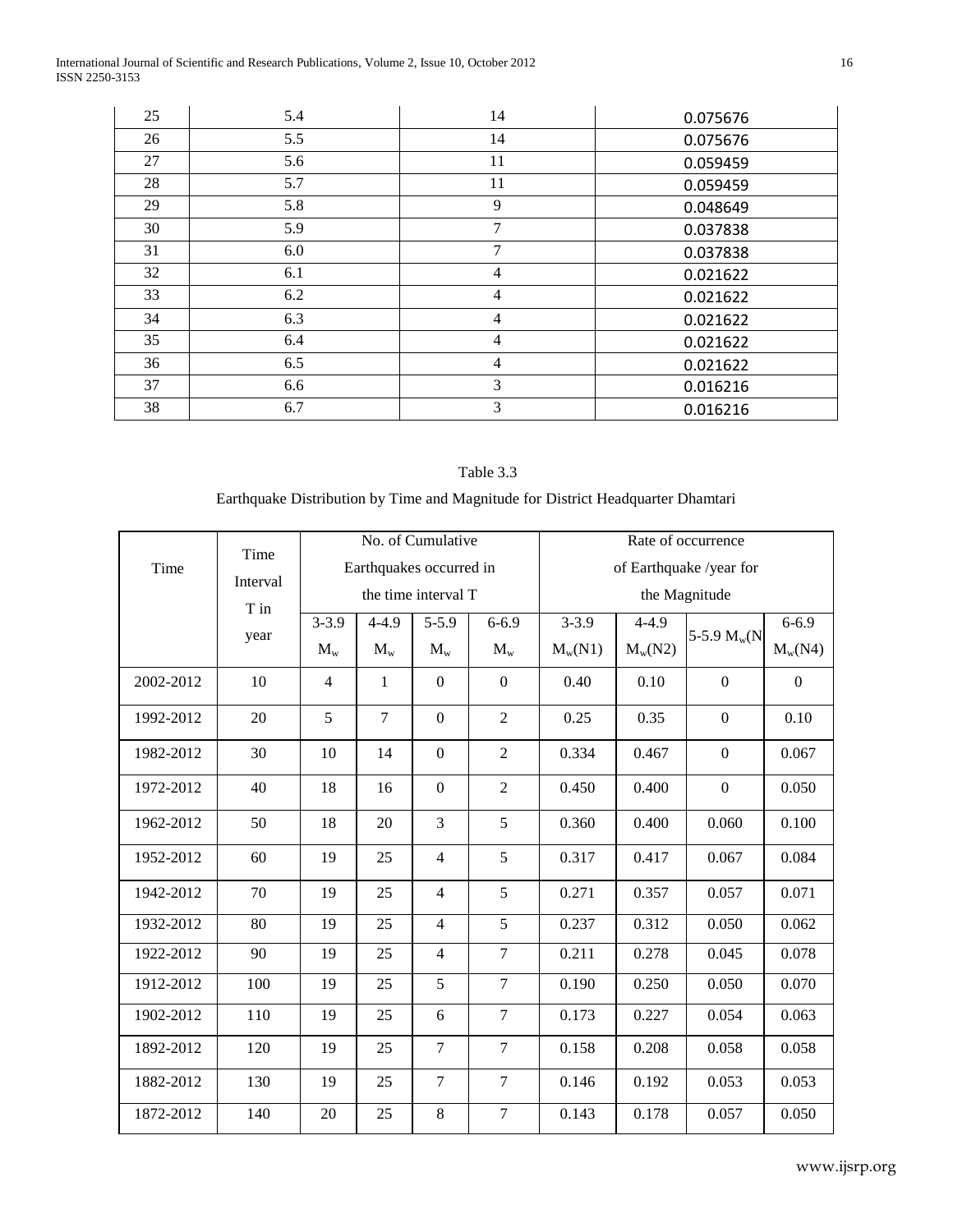International Journal of Scientific and Research Publications, Volume 2, Issue 10, October 2012 17 ISSN 2250-3153

| 1862-2012 | 150 | 21 | 25 |   | 0.140 | 0.167 | 0.060 | 0.047 |
|-----------|-----|----|----|---|-------|-------|-------|-------|
| 1852-2012 | 160 | 23 | 27 |   | 0.144 | 0.168 | 0.056 | 0.044 |
| 1846-2012 | 166 | 23 | 27 | Õ | 0.138 | 0.162 | 0.054 | 0.048 |

# Table 3.4

# Earthquake Distribution by Time and Magnitude for District Headquarter Kanker

| Time      | Time Interval<br>T | No. of cumulative<br>Earthquakes occurred in the<br>time interval T |                      |                      | Rate of occurrence<br>of Earthquake /year for the Magnitude |                        |                        |                              |                        |
|-----------|--------------------|---------------------------------------------------------------------|----------------------|----------------------|-------------------------------------------------------------|------------------------|------------------------|------------------------------|------------------------|
|           | in year            | 3-3.9 $M_w$                                                         | $4 - 4.9$<br>$M_{w}$ | $5 - 5.9$<br>$M_{w}$ | $6 - 6.9$<br>$M_{w}$                                        | $3 - 3.9$<br>$M_w(N1)$ | $4 - 4.9$<br>$M_w(N2)$ | $5 - 5.9$<br>$M_{\rm w}(N3)$ | $6 - 6.9$<br>$M_w(N4)$ |
| 2002-2012 | 10                 | $\overline{4}$                                                      | $\mathbf{0}$         | $\theta$             | $\overline{0}$                                              | 0.400                  | $\Omega$               | $\Omega$                     | $\Omega$               |
| 1992-2012 | 20                 | 5                                                                   | 8                    | $\boldsymbol{0}$     | $\overline{2}$                                              | 0.250                  | 0.400                  | $\theta$                     | 0.100                  |
| 1982-2012 | 30                 | 17                                                                  | 19                   | $\boldsymbol{0}$     | $\overline{2}$                                              | 0.567                  | 0.634                  | $\mathbf{0}$                 | 0.067                  |
| 1972-2012 | 40                 | 24                                                                  | 27                   | $\mathbf{0}$         | $\overline{2}$                                              | 0.600                  | 0.675                  | $\Omega$                     | 0.050                  |
| 1962-2012 | 50                 | 27                                                                  | 35                   | $\overline{7}$       | 5                                                           | 0.540                  | 0.700                  | 0.140                        | 0.100                  |
| 1952-2012 | 60                 | 27                                                                  | 40                   | 8                    | 5                                                           | 0.450                  | 0.667                  | 0.134                        | 0.083                  |
| 1942-2012 | 70                 | 27                                                                  | 40                   | 8                    | 5                                                           | 0.384                  | 0.579                  | 0.116                        | 0.071                  |
| 1932-2012 | 80                 | 27                                                                  | 40                   | 8                    | 5                                                           | 0.337                  | 0.500                  | 0.100                        | 0.062                  |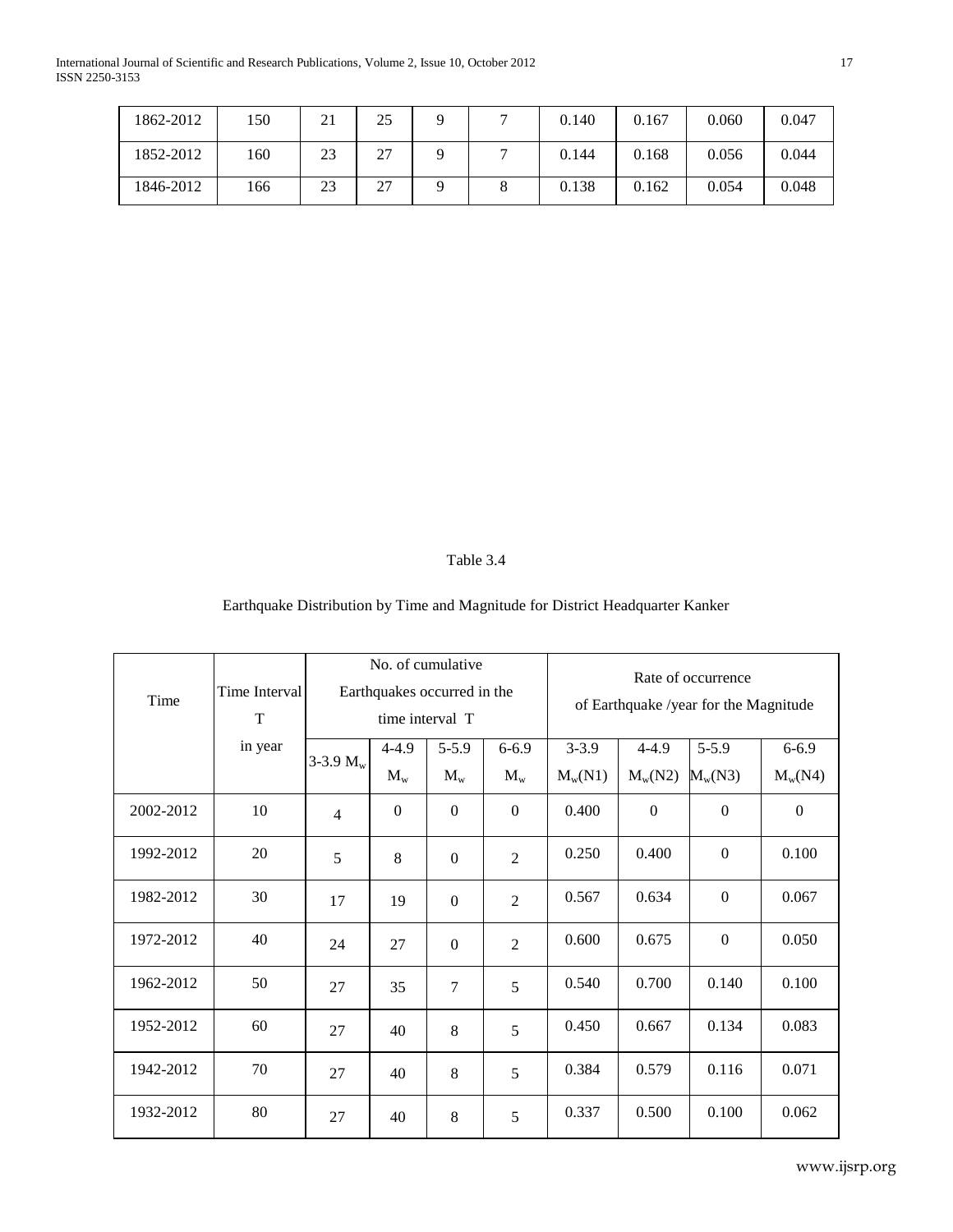International Journal of Scientific and Research Publications, Volume 2, Issue 10, October 2012 18 ISSN 2250-3153

| 1922-2012 | 90  | 27 | 41 | 8  | 6              | 0.300 | 0.456 | 0.089 | 0.067 |
|-----------|-----|----|----|----|----------------|-------|-------|-------|-------|
| 1912-2012 | 100 | 27 | 41 | 9  | 6              | 0.27  | 0.41  | 0.09  | 0.06  |
| 1902-2012 | 110 | 27 | 41 | 10 | 6              | 0.245 | 0.377 | 0.099 | 0.055 |
| 1892-2012 | 120 | 27 | 41 | 11 | 6              | 0.225 | 0.347 | 0.097 | 0.05  |
| 1882-2012 | 130 | 27 | 41 | 11 | 6              | 0.208 | 0.315 | 0.085 | 0.046 |
| 1872-2012 | 140 | 28 | 41 | 12 | 6              | 0.200 | 0.293 | 0.086 | 0.043 |
| 1862-2012 | 150 | 32 | 41 | 12 | 6              | 0.213 | 0.273 | 0.080 | 0.040 |
| 1852-2012 | 160 | 37 | 43 | 12 | 6              | 0.231 | 0.268 | 0.075 | 0.037 |
| 1842-2012 | 170 | 38 | 43 | 12 | $\overline{7}$ | 0.223 | 0.252 | 0.070 | 0.041 |
| 1832-2012 | 180 | 38 | 43 | 12 | $\overline{7}$ | 0.211 | 0.239 | 0.067 | 0.039 |
| 1827-2012 | 185 | 38 | 44 | 12 | $\overline{7}$ | 0.205 | 0.238 | 0.065 | 0.038 |

# Table 3.5

# Rate of Occurrence of Magnitude of District Headquarter Dhamtari

| Time Interval<br>T in year | $\frac{1}{\sqrt{T}}$ | $\sqrt{(N_1/T)}$<br>$\sqrt{T}$ | $\sqrt{(N_2/T)}$ | $\sqrt{(N_3/T)}$ | $\sqrt{(N_4/T)}$<br>$\sqrt{T}$ |
|----------------------------|----------------------|--------------------------------|------------------|------------------|--------------------------------|
| 10                         | 0.3162               | 0.2000                         | 0.1000           | 0.0000           | $\overline{0}$                 |
| 20                         | 0.2236               | 0.1118                         | 0.1323           | 0.0000           | 0.015811                       |
| 30                         | 0.1826               | 0.1055                         | 0.1248           | 0.0000           | 0.008628                       |
| 40                         | 0.1581               | 0.1061                         | 0.1000           | 0.0000           | 0.00559                        |
| 50                         | 0.1414               | 0.0849                         | 0.0894           | 0.0346           | 0.006325                       |
| 60                         | 0.1291               | 0.0727                         | 0.0834           | 0.0334           | 0.00483                        |
| 70                         | 0.1195               | 0.0622                         | 0.0714           | 0.0285           | 0.003807                       |
| 80                         | 0.1118               | 0.0544                         | 0.0624           | 0.0250           | 0.003112                       |
| 90                         | 0.1054               | 0.0484                         | 0.0556           | 0.0224           | 0.003103                       |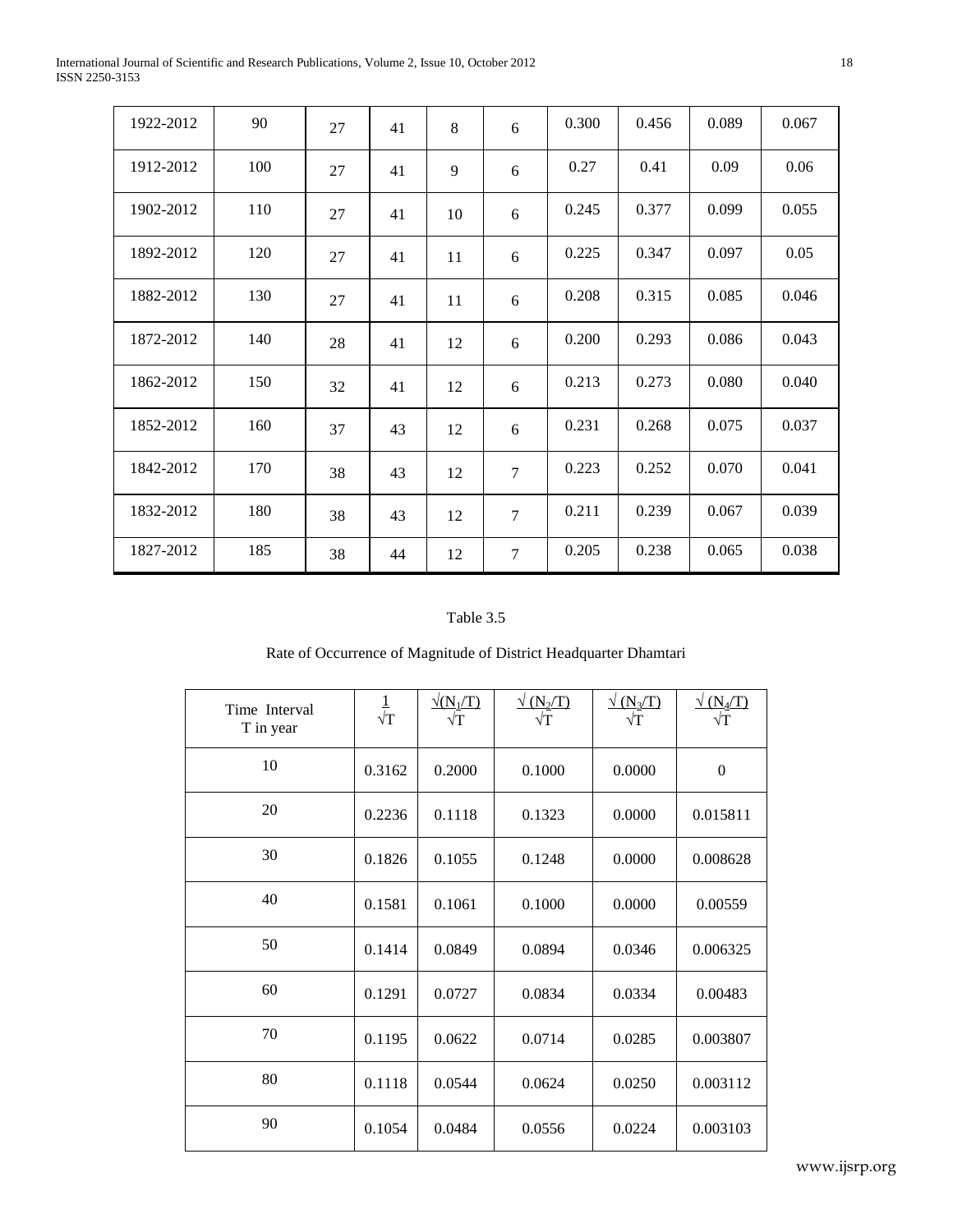| 100 | 0.1000 | 0.0436 | 0.0500 | 0.0224 | 0.002646 |
|-----|--------|--------|--------|--------|----------|
| 110 | 0.0953 | 0.0397 | 0.0454 | 0.0222 | 0.002282 |
| 120 | 0.0913 | 0.0363 | 0.0416 | 0.0220 | 0.002007 |
| 130 | 0.0877 | 0.0335 | 0.0384 | 0.0202 | 0.001771 |
| 140 | 0.0845 | 0.0320 | 0.0357 | 0.0202 | 0.001597 |
| 150 | 0.0816 | 0.0306 | 0.0334 | 0.0200 | 0.001445 |
| 160 | 0.0791 | 0.0300 | 0.0324 | 0.0187 | 0.001311 |
| 166 | 0.0776 | 0.0288 | 0.0312 | 0.0180 | 0.00132  |

### Table 3.6

# Rate of Occurrence of Magnitude of District Headquarter Kanker

| <b>Time Interval</b><br>T in year | $\frac{1}{\sqrt{T}}$ | $\frac{\sqrt{(N_1/T)}}{\sqrt{T}}$ | $\sqrt{\rm (N_2/T)}$ | $\sqrt{\rm (N_3/T)}$ | $\sqrt{\rm (N_4T)}$ |
|-----------------------------------|----------------------|-----------------------------------|----------------------|----------------------|---------------------|
| 10                                | 0.3162               | 0.2000                            | 0.0000               | 0.0000               | 0.0000              |
| 20                                | 0.2236               | 0.1118                            | 0.1414               | 0.0000               | 0.015811            |
| 30                                | 0.1826               | 0.1375                            | 0.1454               | 0.0000               | 0.008628            |
| 40                                | 0.1581               | 0.1225                            | 0.1299               | 0.0000               | 0.00559             |
| 50                                | 0.1414               | 0.1039                            | 0.1183               | 0.0529               | 0.006325            |
| 60                                | 0.1291               | 0.0866                            | 0.1054               | 0.0473               | 0.004802            |
| 70                                | 0.1195               | 0.0741                            | 0.0909               | 0.0407               | 0.003807            |
| 80                                | 0.1118               | 0.0649                            | 0.0791               | 0.0354               | 0.003112            |
| 90                                | 0.1054               | 0.0577                            | 0.0712               | 0.0314               | 0.002876            |
| 100                               | 0.1000               | 0.0520                            | 0.0640               | 0.0300               | 0.002449            |
| 110                               | 0.0953               | 0.0472                            | 0.0585               | 0.0300               | 0.002132            |
| 120                               | 0.0913               | 0.0433                            | 0.0538               | 0.0284               | 0.001863            |
| 130                               | 0.0877               | 0.0400                            | 0.0492               | 0.0256               | 0.00165             |
| 140                               | 0.0845               | 0.0378                            | 0.0457               | 0.0248               | 0.001481            |
| 150                               | 0.0816               | 0.0377                            | 0.0427               | 0.0231               | 0.001333            |
| 160                               | 0.0791               | 0.0380                            | 0.0409               | 0.0217               | 0.001202            |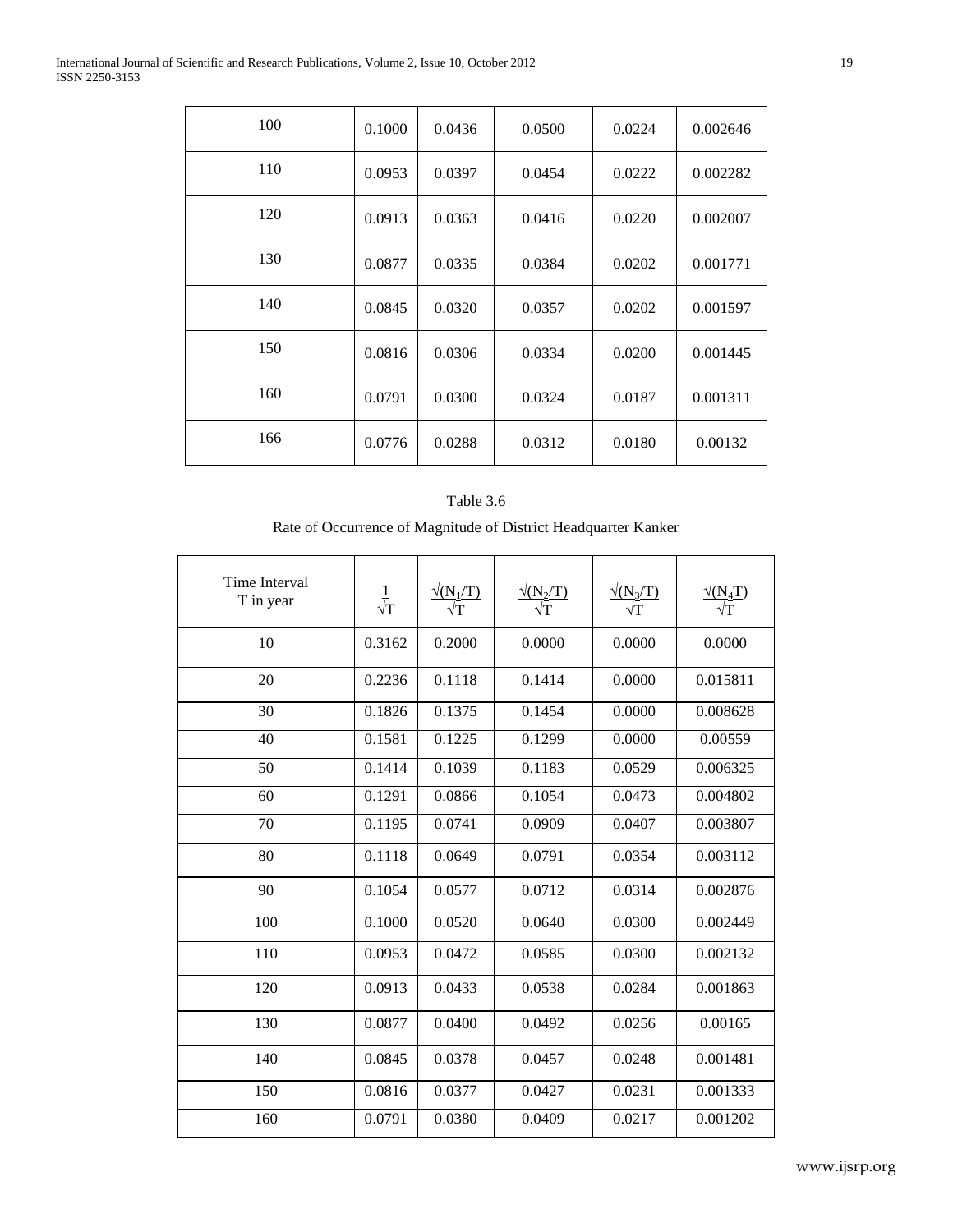| 170 | 0.0767 | 0.0362 | 0.0385 | 0.0203 | 0.001191 |
|-----|--------|--------|--------|--------|----------|
| 180 | 0.0745 | 0.0342 | 0.0364 | 0.0193 | 0.001097 |
| 185 | 0.0735 | 0.0333 | 0.0359 | 0.0187 | 0.001054 |

## Table 3.7

### Faults Considered for Hazard Analysis around the District Headquarter Dhamtari

| Fault<br>No.    | Fault<br>length<br>Li<br>in km | Minimum map<br>distance to the site<br>D in km | Focal depth<br>F<br>in km | Hypo-<br>central<br>Distance R<br>in km | Weightage of<br>fault<br>$W_i$ | Maximum<br>potential<br>magnitude $M_{u}$ |
|-----------------|--------------------------------|------------------------------------------------|---------------------------|-----------------------------------------|--------------------------------|-------------------------------------------|
| F1              | 75                             | 276.311                                        | 10                        | 276.5                                   | 0.0525                         | 5.1                                       |
| F2              | 140                            | 273.686                                        | 10                        | 273.87                                  | 0.0981                         | 5.0                                       |
| F <sub>3</sub>  | 76                             | 257.749                                        | 10                        | 257.95                                  | 0.0532                         | 6.5                                       |
| F4              | 182                            | 256.68                                         | 10                        | 256.88                                  | 0.1275                         | 5.3                                       |
| F <sub>5</sub>  | 38                             | 251.866                                        | 10                        | 252.07                                  | 0.0266                         | 5.3                                       |
| F6              | 91                             | 224.959                                        | 10                        | 225.19                                  | 0.0637                         | 6.0                                       |
| F7              | 71                             | 178.889                                        | 10                        | 179.17                                  | 0.0490                         | 6.0                                       |
| F8              | 70                             | 196.69                                         | 10                        | 196.95                                  | 0.0497                         | 4.5                                       |
| F <sub>9</sub>  | 125                            | 183.544                                        | 10                        | 183.82                                  | 0.0875                         | 4.2                                       |
| F10             | 45                             | 149.074                                        | 10                        | 149.41                                  | 0.0315                         | 6.0                                       |
| F11             | 58                             | 83.799                                         | 10                        | 84.40                                   | 0.0406                         | 6.0                                       |
| F <sub>12</sub> | 25                             | 125.114                                        | 10                        | 125.52                                  | 0.0175                         | 6.0                                       |
| F <sub>13</sub> | 180                            | 225.942                                        | 10                        | 226.17                                  | 0.1261                         | 5.3                                       |
| F14             | 130                            | 253.116                                        | 10                        | 253.32                                  | 0.0911                         | 5.4                                       |
| F15             | 121                            | 263.061                                        | 10                        | 263.26                                  | 0.0847                         | 5.4                                       |
|                 | Total= $1427$                  |                                                |                           |                                         |                                |                                           |

### Table 3.8

# Faults Considered for Hazard Analysis around the District Headquarter Kanker

| Fault<br>No.   | Fault<br>length<br>L<br>in km | Minimum map<br>distance to the<br>site D in km | Focal depth<br>F<br>in km | Hypo-<br>central<br>distance R<br>in km | Weightage of<br>fault<br>Wi | Maximum<br>potential<br>magnitude Mu |
|----------------|-------------------------------|------------------------------------------------|---------------------------|-----------------------------------------|-----------------------------|--------------------------------------|
| F1             | 182                           | 289.122                                        | 10                        | 289.3                                   | 0.1013                      | 5.3                                  |
| F2             | 38                            | 283.721                                        | 10                        | 283.9                                   | 0.0211                      | 5.3                                  |
| F <sub>3</sub> | 91                            | 261.459                                        | 10                        | 261.66                                  | 0.0506                      | 6.0                                  |
| F4             | 71                            | 222.399                                        | 10                        | 222.63                                  | 0.0395                      | 6.0                                  |
| F <sub>5</sub> | 70                            | 291.522                                        | 10                        | 291.7                                   | 0.0389                      | 5.0                                  |
| F <sub>6</sub> | 125                           | 200.507                                        | 10                        | 200.76                                  | 0.0696                      | 4.2                                  |
| F7             | 45                            | 161.198                                        | 10                        | 161.51                                  | 0.0250                      | 6.0                                  |
| F8             | 58                            | 116.039                                        | 10                        | 116.47                                  | 0.0323                      | 6.0                                  |
| F9             | 25                            | 148.451                                        | 10                        | 148.79                                  | 0.0139                      | 6.0                                  |
| F10            | 180                           | 217.247                                        | 10                        | 217.48                                  | 0.1002                      | 6.4                                  |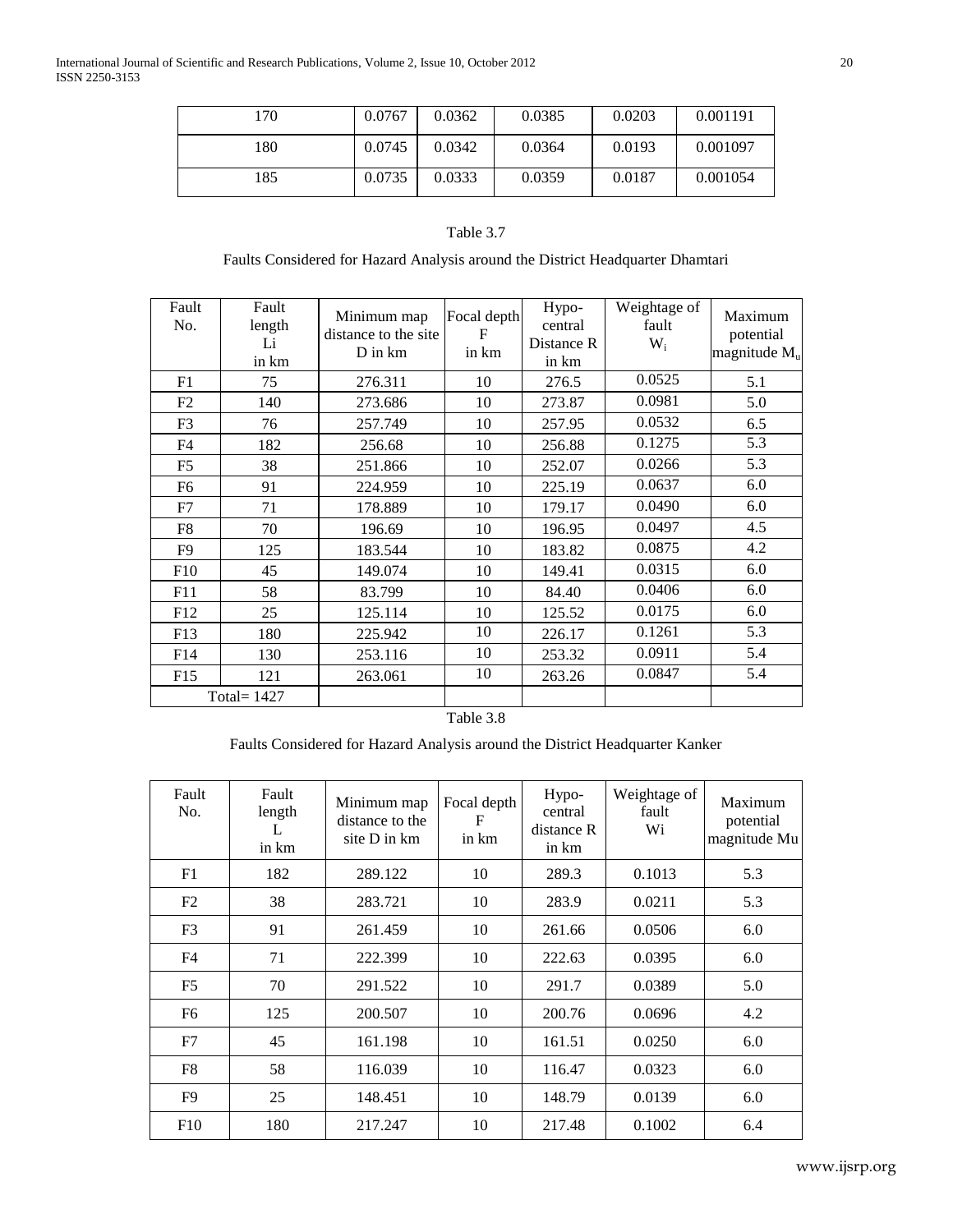International Journal of Scientific and Research Publications, Volume 2, Issue 10, October 2012 21 ISSN 2250-3153

| F11           | 174 | 277.406 | 10 | 277.59 | 0.0969 | 5.4 |
|---------------|-----|---------|----|--------|--------|-----|
| F12           | 228 | 288.384 | 10 | 288.56 | 0.1269 | 6.4 |
| F13           | 130 | 210.941 | 10 | 211.18 | 0.0724 | 5.4 |
| F14           | 129 | 282.015 | 10 | 282.2  | 0.0718 | 6.4 |
| F15           | 32  | 298.074 | 10 | 298.25 | 0.0178 | 5.4 |
| F16           | 121 | 235.618 | 10 | 235.84 | 0.0673 | 5.4 |
| F17           | 46  | 298.307 | 10 | 298.48 | 0.0256 | 5.4 |
| F18           | 51  | 273.877 | 10 | 274.06 | 0.0284 | 5.4 |
| Total= $1796$ |     |         |    |        |        |     |

### Table 3.9

# PGA for  $M_{100}$  Earthquakes at District Headquarter Dhamtari

| Fault<br>No.   | Fault<br>length $L_i$<br>in km | Minimum map<br>distance to the<br>site D in km | Focal<br>depth F<br>in km | Hypo central<br>distance R<br>in km | 100 years<br>recurrence<br>$M_{100}$ | PGA * of Site |
|----------------|--------------------------------|------------------------------------------------|---------------------------|-------------------------------------|--------------------------------------|---------------|
| F1             | 75                             | 276.311                                        | 10                        | 276.5                               | 4.68                                 | 0.00104       |
| F2             | 140                            | 273.686                                        | 10                        | 273.87                              | 4.78                                 | 0.00120       |
| F <sub>3</sub> | 76                             | 257.749                                        | 10                        | 257.95                              | 5.25                                 | 0.00230       |
| F <sub>4</sub> | 182                            | 256.68                                         | 10                        | 256.88                              | 5.05                                 | 0.00189       |
| F <sub>5</sub> | 38                             | 251.866                                        | 10                        | 252.07                              | 4.49                                 | 0.00106       |
| F6             | 91                             | 224.959                                        | 10                        | 225.19                              | 5.15                                 | 0.00287       |
| F7             | 71                             | 178.889                                        | 10                        | 179.17                              | 5.0                                  | 0.00399       |
| F8             | 70                             | 196.69                                         | 10                        | 196.95                              | 4.25                                 | 0.00140       |
| F <sub>9</sub> | 125                            | 183.544                                        | 10                        | 183.82                              | 4.10                                 | 0.00135       |
| F10            | 45                             | 149.074                                        | 10                        | 149.41                              | 4.75                                 | 0.00431       |
| F11            | 58                             | 83.799                                         | 10                        | 84.4                                | 4.90                                 | $0.01305*$    |
| F12            | 25                             | 125.114                                        | 10                        | 125.52                              | 4.35                                 | 0.00372       |
| F13            | 180                            | 225.942                                        | 10                        | 226.17                              | 5.05                                 | 0.00255       |
| F14            | 130                            | 253.116                                        | 10                        | 253.32                              | 3.90                                 | 0.00052       |
| F15            | 121                            | 263.061                                        | 10                        | 263.26                              | 3.85                                 | 0.00044       |

| Table 3.10 |  |
|------------|--|
|            |  |

PGA for  $M_{100}$  Earthquakes at Kanker Dam site

| Fault<br>No.   | Fault<br>length $L_i$ in<br>km | Minimum map<br>distance to the<br>site D in km | Focal<br>depth F<br>in km | Hypo central<br>distance $R$ in<br>km | 100 years<br>recurrence<br>$M_{100}$ | PGA <sup>*</sup> of Site |
|----------------|--------------------------------|------------------------------------------------|---------------------------|---------------------------------------|--------------------------------------|--------------------------|
| F1             | 182                            | 289.122                                        | 10                        | 289.3                                 | 3.80                                 | 0.00033                  |
| F2             | 38                             | 283.721                                        | 10                        | 283.9                                 | 4.70                                 | 0.00100                  |
| F <sub>3</sub> | 91                             | 261.459                                        | 10                        | 261.66                                | 4.50                                 | 0.00098                  |
| F4             | 71                             | 222.399                                        | 10                        | 222.63                                | 4.30                                 | 0.00114                  |
| F <sub>5</sub> | 70                             | 291.522                                        | 10                        | 291.7                                 | 4.10                                 | 0.00046                  |
| F6             | 125                            | 200.507                                        | 10                        | 200.76                                | 3.95                                 | 0.00094                  |
| F7             | 45                             | 161.198                                        | 10                        | 161.51                                | 3.95                                 | 0.00145                  |